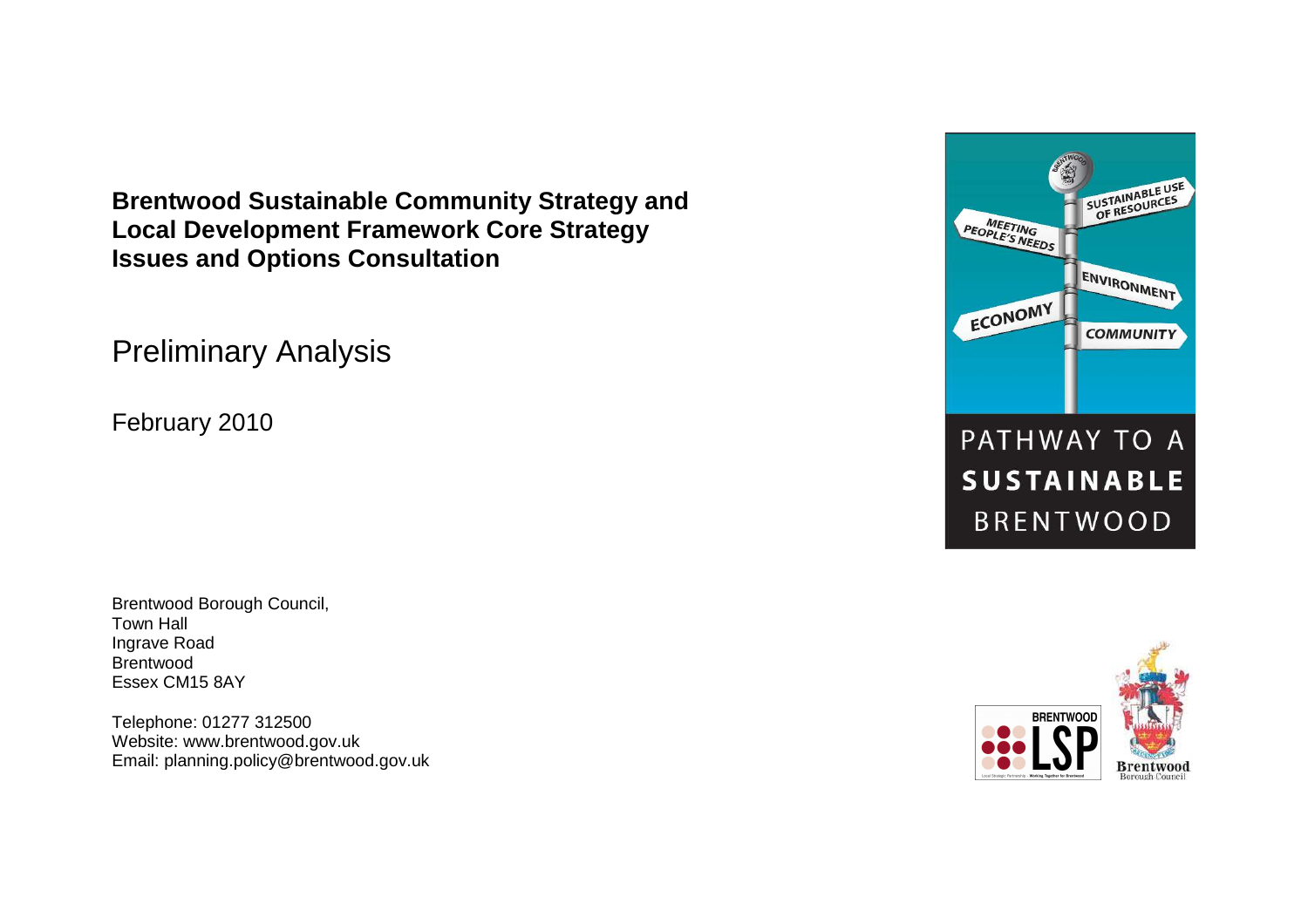| 1              |                                                                                              |
|----------------|----------------------------------------------------------------------------------------------|
| 2              |                                                                                              |
| 3              |                                                                                              |
| $\overline{4}$ |                                                                                              |
| $5\phantom{1}$ |                                                                                              |
| 6              | Question 4 – Theme 2: Ensuring the Protection of the Natural and Built Environment and Local |
| $\overline{7}$ |                                                                                              |
| 8              |                                                                                              |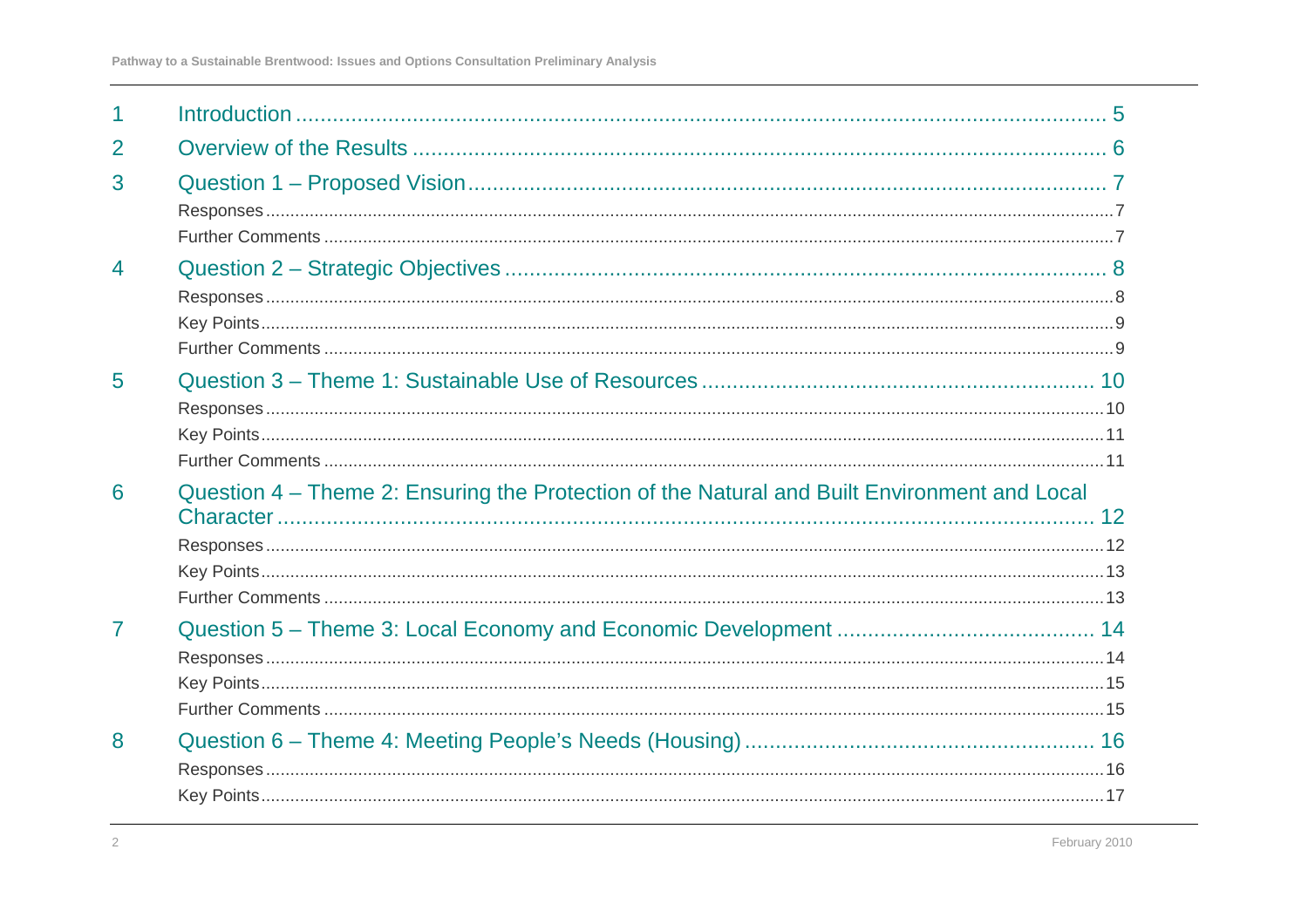| 9  |  |
|----|--|
|    |  |
|    |  |
|    |  |
| 10 |  |
|    |  |
|    |  |
|    |  |
| 11 |  |
|    |  |
|    |  |
|    |  |
| 12 |  |
|    |  |
|    |  |
|    |  |
| 13 |  |
| 14 |  |
|    |  |
|    |  |
|    |  |
| 15 |  |
|    |  |
|    |  |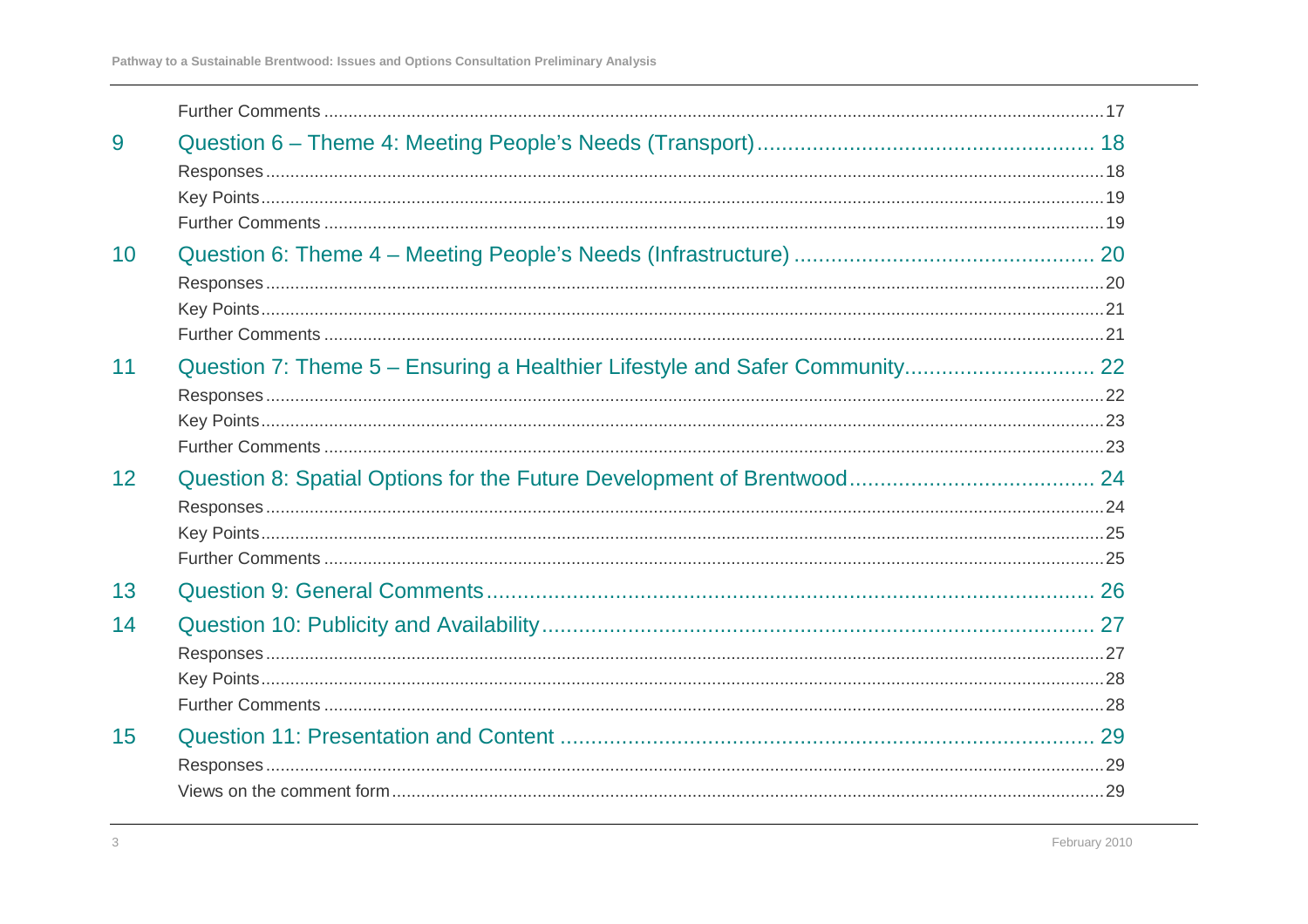| 16 |  |
|----|--|
| 17 |  |
|    |  |
|    |  |
| 18 |  |
|    |  |
|    |  |
|    |  |
| 19 |  |
| 20 |  |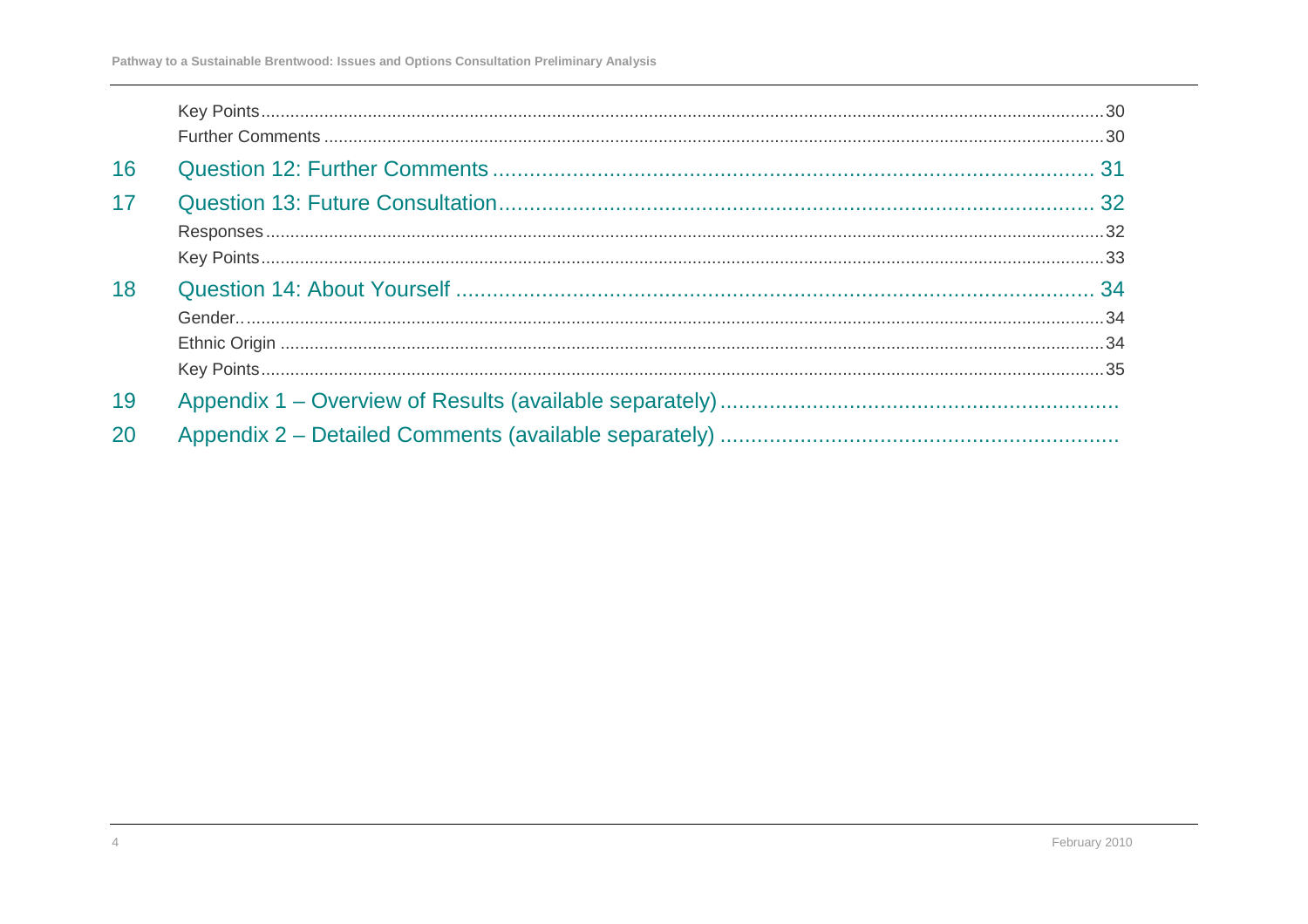# 1 Introduction

- 1.1 During November and December 2009 Brentwood Council carried out a Borough wide consultation on the Sustainable Community Strategy and Local Development Framework Core Strategy. Issues and Options to 2031 were set out in a consultation document Pathway to a Sustainable Brentwood. A summary leaflet was sent to all households in the Borough and a letter notifying people of the consultation was sent to those on the Council's mailing list. A copy of the full report was sent to key stakeholders. Responses were invited in a variety of formats, by postal and online questionnaire, e-mail or letter. The consultation was widely advertised in the local press and on public noticeboards and the consultation report, leaflet and response forms were made available at deposit points around the Borough. To inform and facilitate discussion with stakeholders during the consultation period, the Citizens' Panel met twice at the Town Hall and eight drop-in sessions with a travelling display were held at different venues across the Borough.
- 1.2 A total of 197 responses were received. This report sets out initial findings. It follows the same structure as the questionnaire. Respondents were asked to give their views on a vision and strategic objectives for the Borough and to answer a series of questions grouped under the following themes:
	- Sustainable Use of Resources
	- Protection of the Natural and Built Environment and Local Character
	- Local Economy and Economic Development
	- Meeting People's Needs
	- Ensuring a Healthier Lifestyle and Safer Community.
- 1.3 Views were sought on spatial options for the Borough and finally, feedback on the consultation itself and how people would like to be consulted in future. Respondents were asked to indicate how much they agreed or disagreed with statements set out in the questionnaire by ticking an appropriate box. Statements were grouped according to themes set out in the consultation document and leaflet. Respondents were given the opportunity to enter their own comments in each section if they so wished. This report is a preliminary analysis. A more detailed analysis of the consultation and implications is to follow.

#### **Notes on the data**

- 1. Respondents could choose to answer as many or as few questions as they liked. Consequently, the number of responses received to each question varies and does not match the number of people who responded to the consultation as a whole.
- 2. Unless stated otherwise, 'respondents' refers to those responding to a particular question rather than those responding to the consultation as a whole.
- 3. Percentages are rounded to the nearest whole number and therefore may not equal the stated total due to rounding.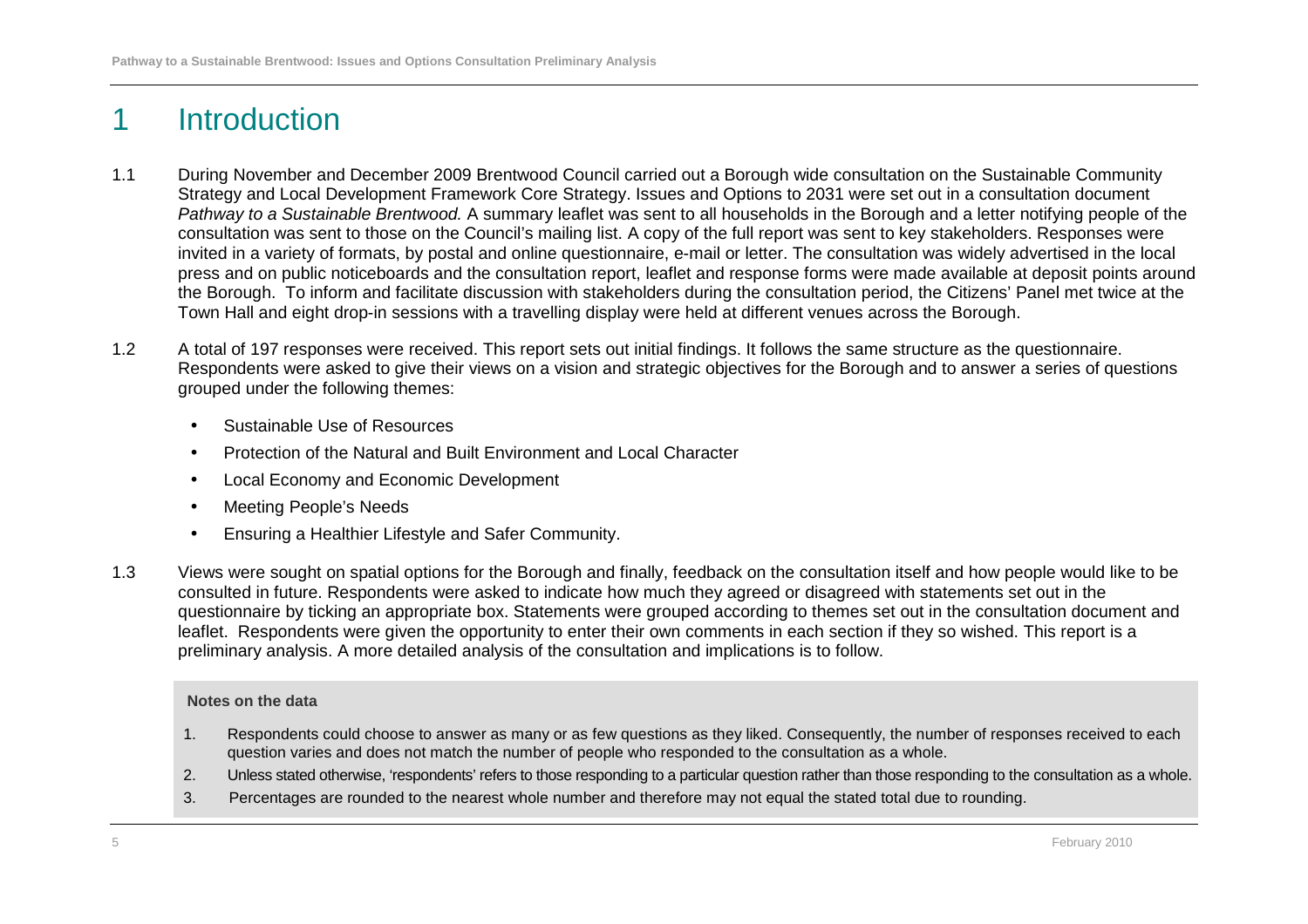# 2 Overview of the Results

- 2.1 There was a high level of agreement with the statements with between 50 and 95 per cent of respondents agreeing or strongly agreeing with 90 per cent of the statements.<sup>1</sup> Statements about which there was most agreement were *preserve and enhance the*  natural and historic environment, biodiversity and visual character (96% of responses) and development should respect the character of the local area (95% of responses). 70% of respondents agreed with the proposed Vision; 30% disagreed.
- 2.2 There was just two statements with which the majority disagreed (i.e. more than 50% of responses were disagree or strongly disagree). These were Spatial Option 4 Dispersed growth - development at all settlements across the Borough and Brentwood town centre should have a greater variety of commercial activities, such as cafes, bars and restaurants. In one other case disagree or strongly disagree responses outweighed agree or strongly agree responses. This applied to Option 3 – Semi dispersed development which attracted 46% disagree or strongly disagree responses compared with 33% agree or strongly agree.
- 2.3 Out of the four spatial options set out in the consultation paper, the most popular was Option 1 centralised growth in and around the town of Brentwood: 58% agreed or strongly agreed with this option compared with 26% who disagreed or strongly disagreed. 40% agreed or strongly agreed with Option 2 – Transport corridor led growth – development concentrated on transport corridors and in the main settlements; 32% agreed or strongly agreed with Option 3; and 29% agreed or strongly agreed with Option 4.
- 2.4 'Strongly agree' accounted for 50% or more of responses to 15 questions. The statement which attracted the highest number (103) and percentage (71%) of strongly agree responses was The Green Belt should be protected.
- 2.5 There were 17 statements with which more than a quarter of respondents neither disagreed nor agreed. This included one statement There is a need for further high quality sport and leisure facilities in the Borough about which 50% of respondents neither agreed nor disagreed.
- 2.6 In addition to answering multiple choice questions on the statements, comments were received covering a wide range of issues. These covered environmental issues, such as protecting the Green Belt, the countryside and public open spaces. A significant number of comments received related to protecting local character and distinctiveness, the provision of public transport, meeting local needs and where development should be located.

 $^1$  Most questions required respondents to indicate whether they agreed, strongly agreed, neither agreed nor disagreed, disagreed or strongly disagreed with a series of statements based on themes in the consultation paper.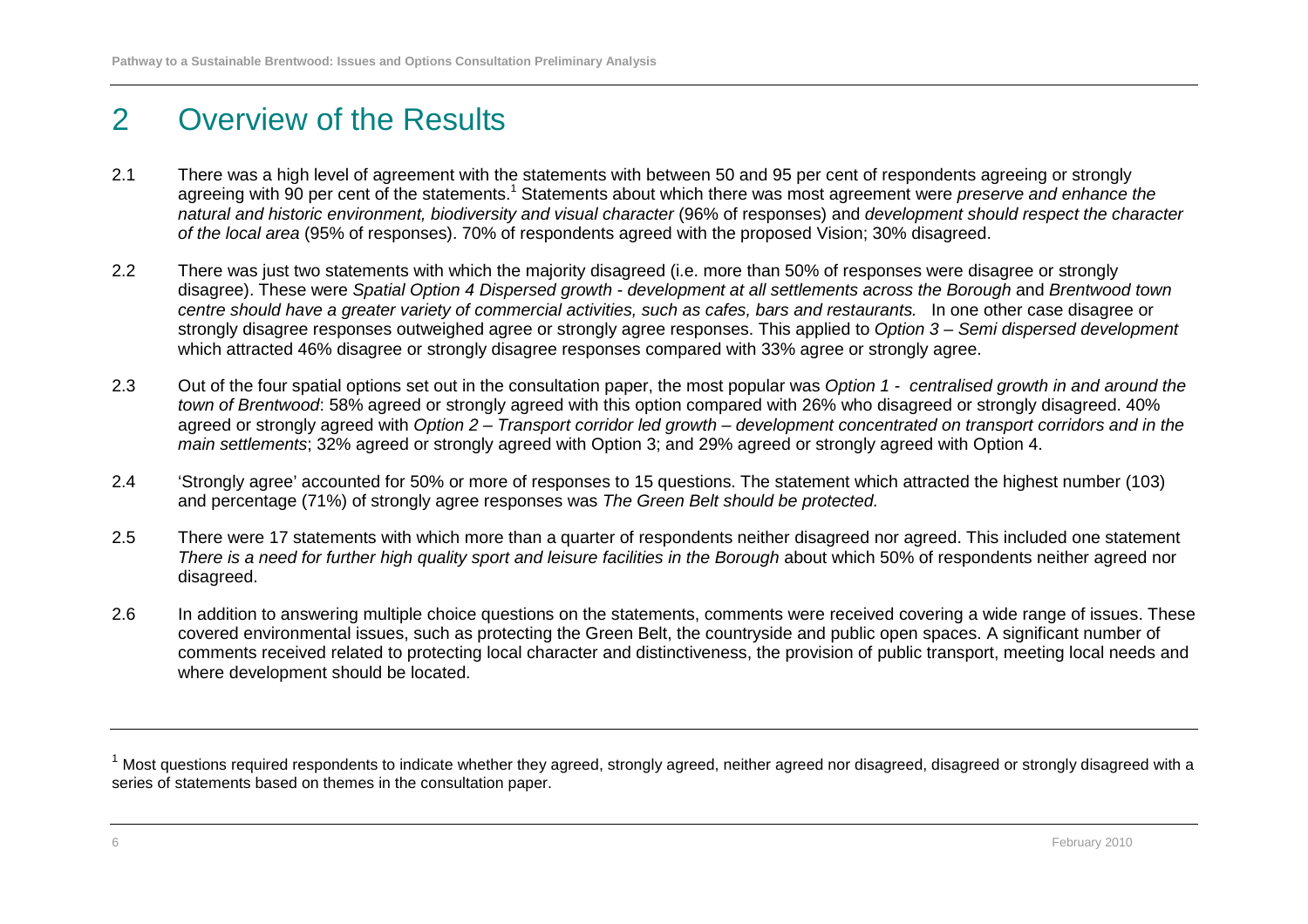# 3 Question 1 – Proposed Vision

#### Responses

3.1 70% of respondents (105) agreed with the proposed Vision. 30% disagreed.

#### Further Comments

- 3.2 57 respondents gave additional comments on the vision in this section. The most frequently raised issue related to implementation (11 comments), quality of life issues, such as health, safety and the public realm (10 comments) and wording/style (12 comments), with some respondents noting that the wording is vague or ambiguous and others concerned as to whether it would be implemented.
- 3.3 Several respondents felt the vision should better take account of local needs (seven comments) and that it should be more locally distinctive, reflecting the diverse character of the Borough (seven comments).
- 3.4 A selection of comments received is given below.

The vision is fine - but completely generic. It could apply to any town anywhere. What do we want 'Brentwood' to stand for? What should we be doing to differentiate' Brentwood' from all other similar-sized towns and e.g. Chelmsford and Bishops Stortford?

While agreeing with the ideas behind the vision, it seems too long and a little passive in tone.

Open-ended statement to which almost any person or organisation could sign up to without feeling they have committed themselves to anything specific. The vision should say something about action that will increase the overall sustainability of the Borough.

Having a vision is fine, but its implementation and maintenance requires determination and commitment, not to mention investment.

Emphasis on protecting rural areas i.e. Green Belt land is paramount.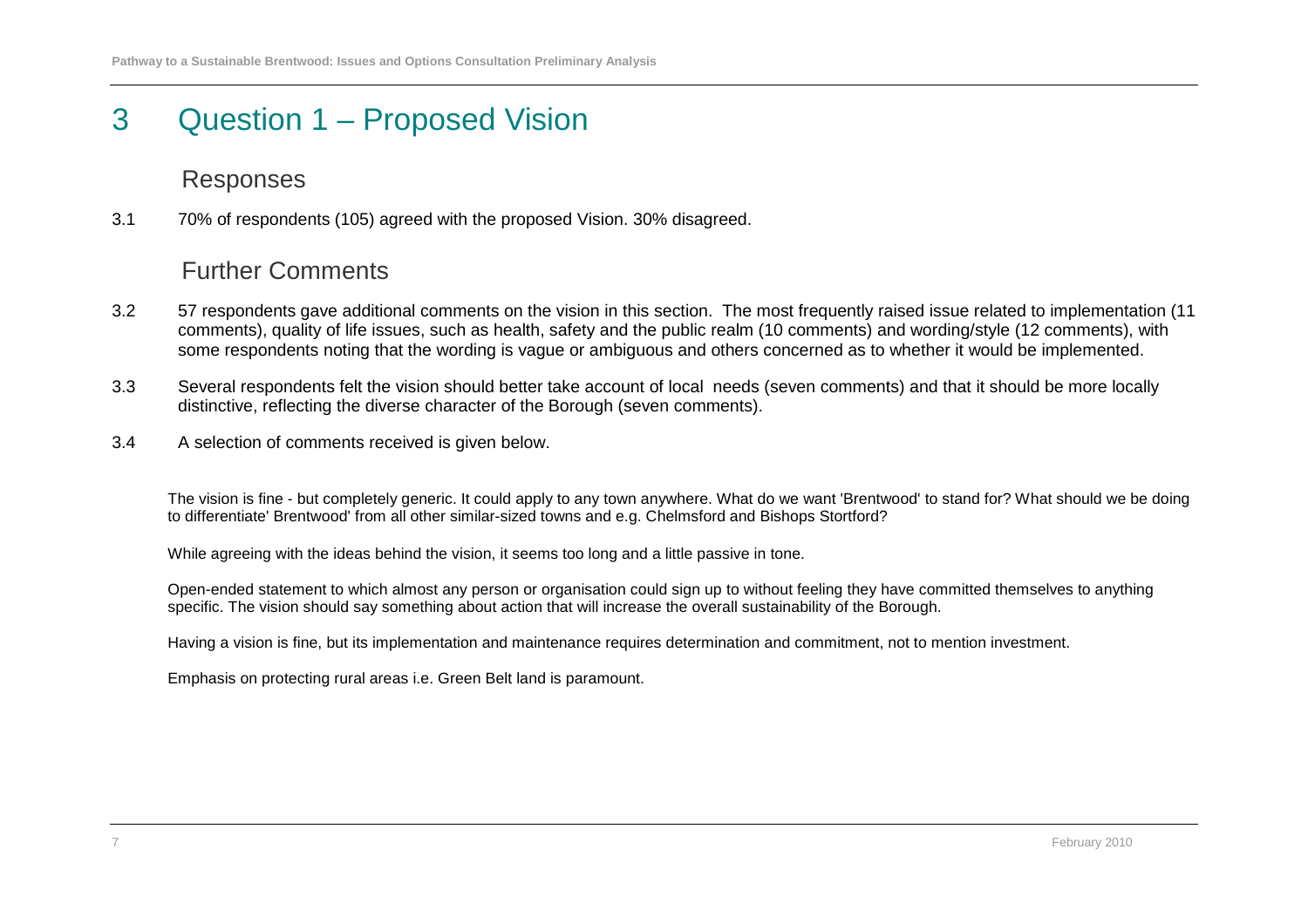# 4 Question 2 – Strategic Objectives

#### Responses

Direct growth to the most sustainable locations and manage it to that which can be accommodated by the available infrastructure and services

Maximise the best use of available brownfield land (the site of existing or demolished buildings and their curtilage, including residential properties and private gardens) through appropriate and well balanced mixed use

Reduce the negative impacts of development on people and the environment by encouraging prudent use of resources; reducing pollution and waste; and encouraging the use of renewable energy

Preserve and enhance the natural and historic environment, biodiversity and visual character of the Borough

Seek to provide everyone with access to appropriate local housing in order to create balanced communities

Promote social inclusion through equality of access to employment, housing, education, health and recreational facilities and open space

Provide high quality shopping, leisure, cultural and community facilities

Improve public transport and encourage sustainable transport choices

Ensure a prosperous and vibrant local economy

Enhance the attraction of Brentwood Town Centre as the focus for shopping, employment and cultural activities in the Borough

Encourage all residents to lead healthy lives

Reduce crime and fear of crime and ensure safe and secure living and working environments



Strongly Agree

**Agree Strongly Disagree Neither agree nor Disagree Constant Disagree Strongly Disagree**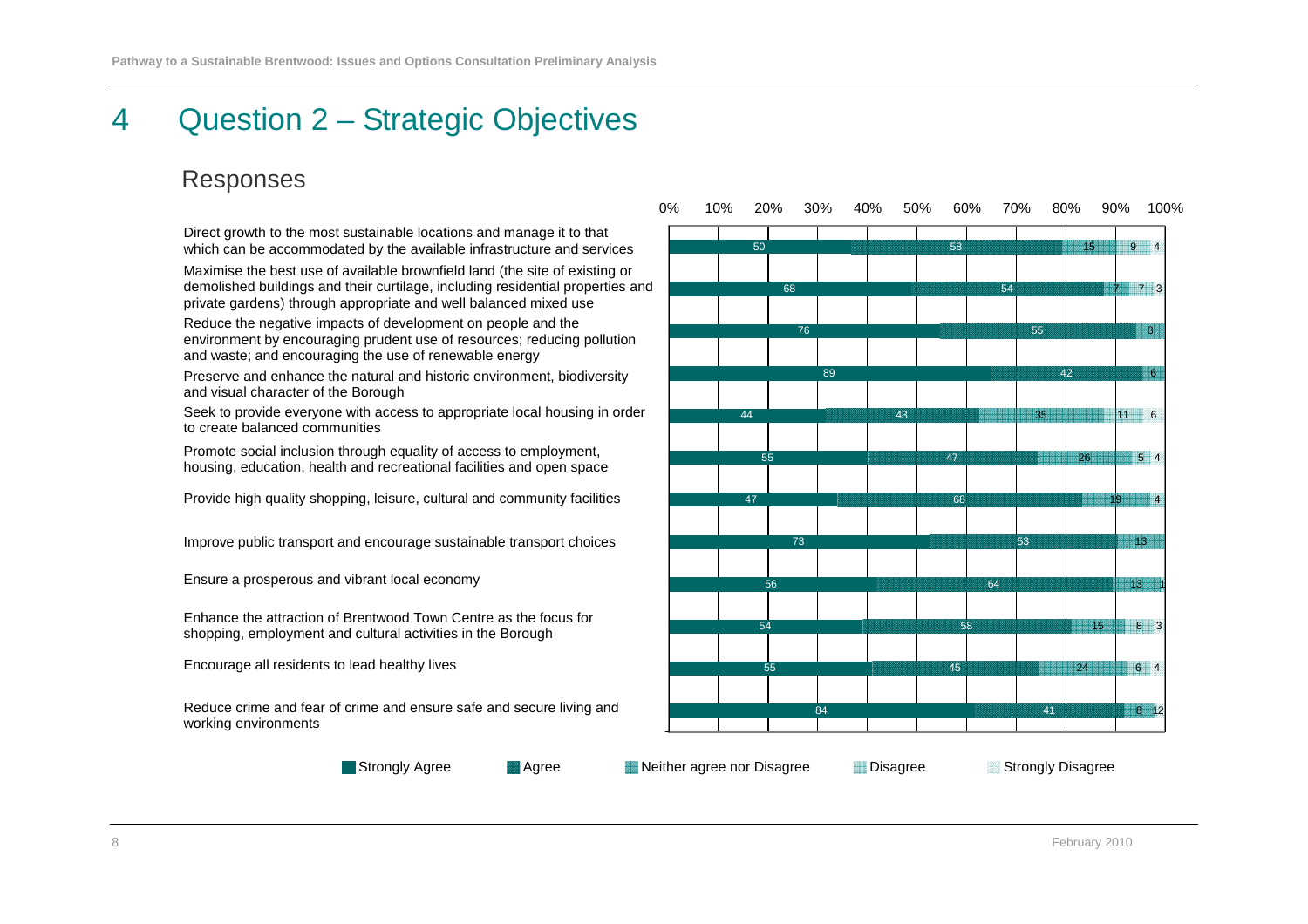4.1 Overall, responses show a high level of agreement with all the objectives. The strongest support was shown for the objective of preserving and enhancing the natural and historic environment, biodiversity and visual character of the Borough with 96% (131 responses) agreeing (31%) or strongly agreeing (65%). A similar level of support was shown for the objective of reducing the negative impact of development by encouraging the prudent use of resources, reducing pollution and waste and encouraging the use of renewable energy with 94% agreeing or strongly agreeing with this (131 responses). Views were mixed with regard to the objective of seeking to provide everyone with access to appropriate local housing in order to create balanced communities. More than 60% (87 responses) agreed or strongly agreed with this objective and 25% neither agreed nor disagreed. A minority (12%) disagreed.

- 4.2 76 respondents gave further comments on the strategic objectives. The scale and location of development was the most frequently raised issue (22 comments) with several respondents concerned that there should be no development in gardens (eight comments).
- 4.3 Brentwood Town Centre was the second most commonly raised issue (18 comments). Bars and cafes (six comments), anti-social behaviour (two comments), shopping and retail (ten comments), parking (seven comments - not all relating to the town centre) and the need to recognise that the town centre is also a residential area (one comment) were the main issues raised in connection with the town centre.
- 4.4 Strong support was shown for conserving the historic and/or natural environment (11 comments) and local character and distinctiveness (eight comments). Several respondents questioned the Council's role or remit (11 comments) and how the objectives were worded (12 comments). Lastly, a number of comments related to quality of life (nine comments), public transport (eight comments) the public realm (seven comments), safety and the police (five comments).
- 4.5 A summary table of comment categories and counts and a full table of further comments made can be found in Appendix 2.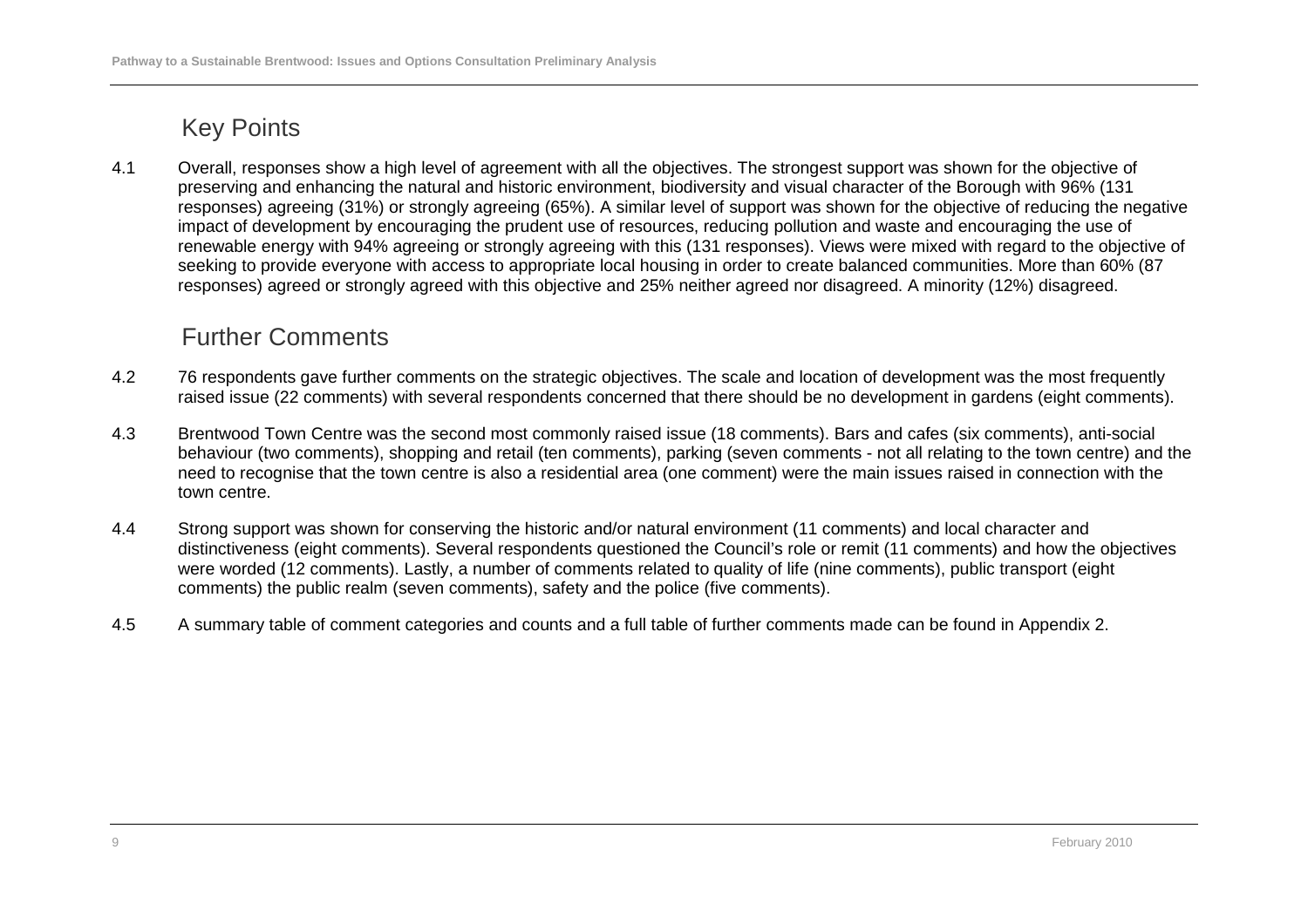## 5 Question 3 – Theme 1: Sustainable Use of Resources

#### Responses

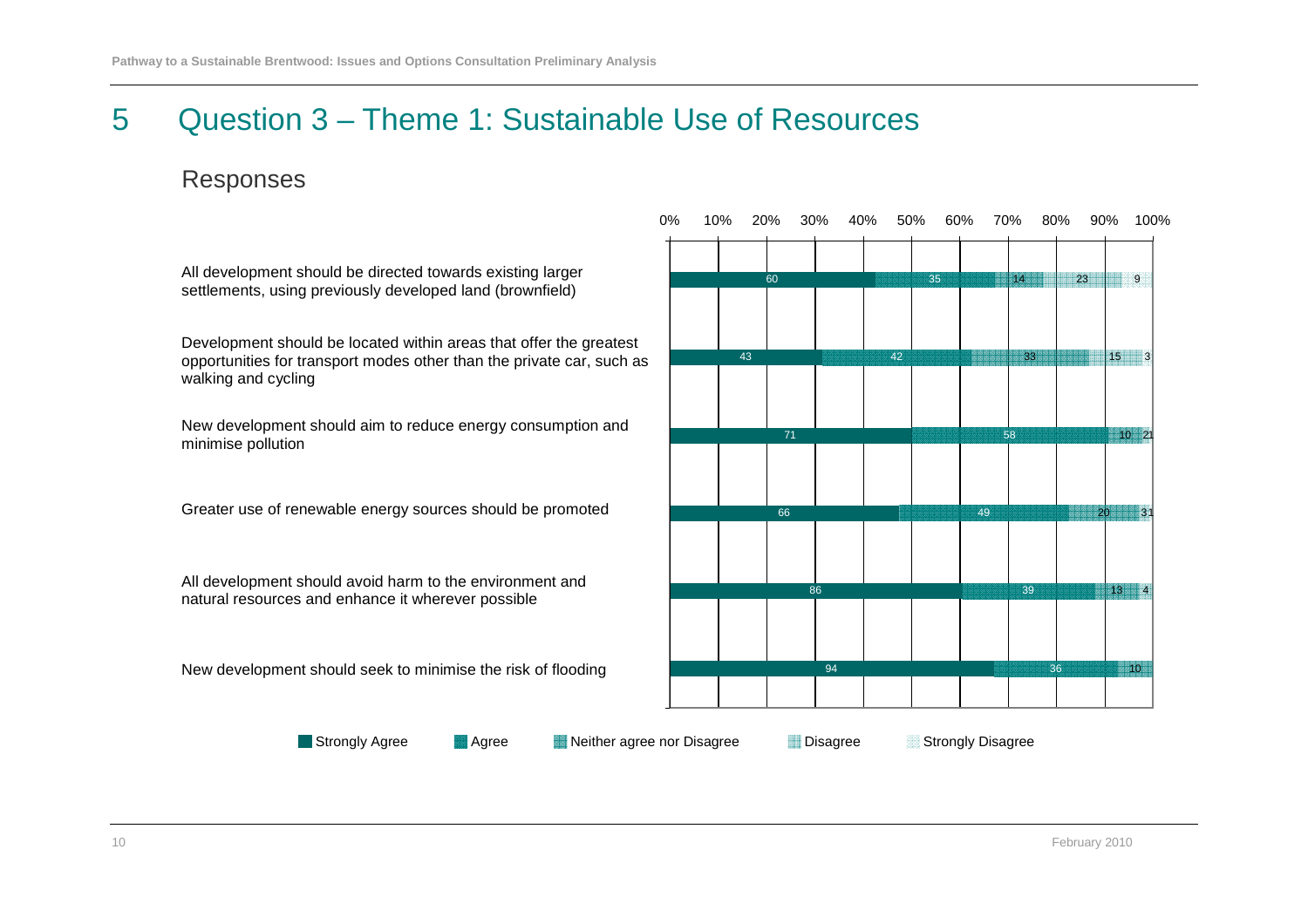5.1 Overall, responses show a high level of agreement with all statements in this section, with more than 90% of respondents agreeing or strongly agreeing that new development should seek to minimise the risk of flooding (130 responses), aim to reduce energy consumption and minimise pollution (129 responses), and more than 80% agreeing or strongly agreeing that new development should avoid harm to the environment and natural resources (125 responses), and that greater use of renewable energy should be promoted (115 responses). The majority (67%, 95 responses) of respondents agreed or strongly agreed that development should be directed towards existing larger settlements, although a minority (23%, 32 responses) disagreed with this. 63% (85 responses) agreed or strongly agreed and 13% (18 responses) disagreed or strongly disagreed with the statement that development should be located in areas that offer the greatest opportunities for transport modes other than the private car, such as walking or cycling.

- 5.2 59 respondents gave additional comments regarding Theme 1: Sustainable Use of Resources. Some raised more than one issue.
- 5.3 The most frequently raised issue related to development (26 comments) and specifically the location of development, including the spatial options (13 comments) and type of housing required (nine comments).
- 5.4 Issues relating to the environment were raised within 16 comments, which frequently included comments on flooding and not building on flood plains (11 comments). Several respondents commented on the provision of renewable energy (12 comments). Other responses included views on transport (eight comments) including public transport (four comments), the Green Belt (five comments) and quality of life (two comments).
- 5.5 A summary table of comment categories and counts and a full table of further comments made can be found in Appendix 2.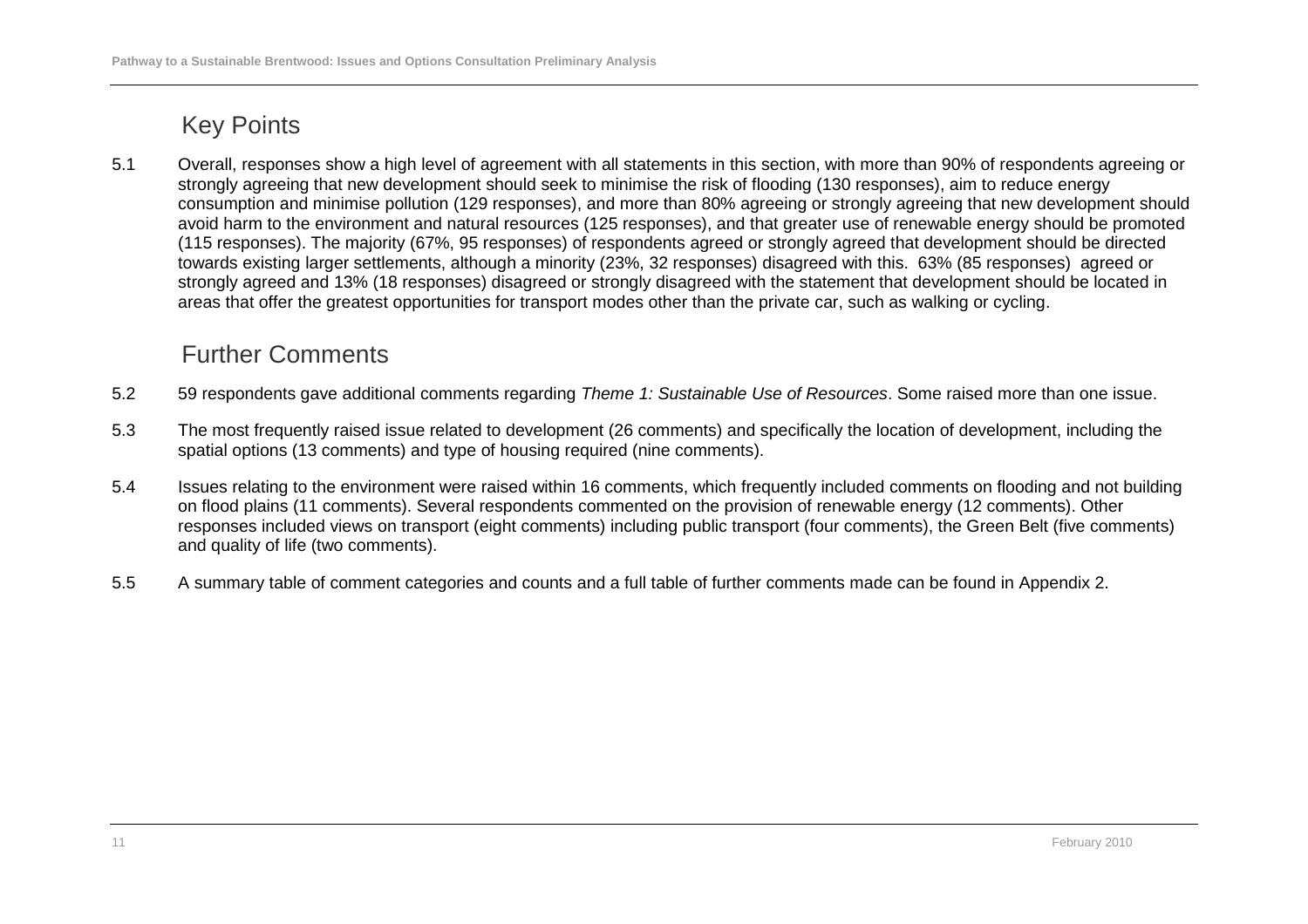# 6 Question 4 – Theme 2: Ensuring the Protection of the Natural and Built Environment and Local Character

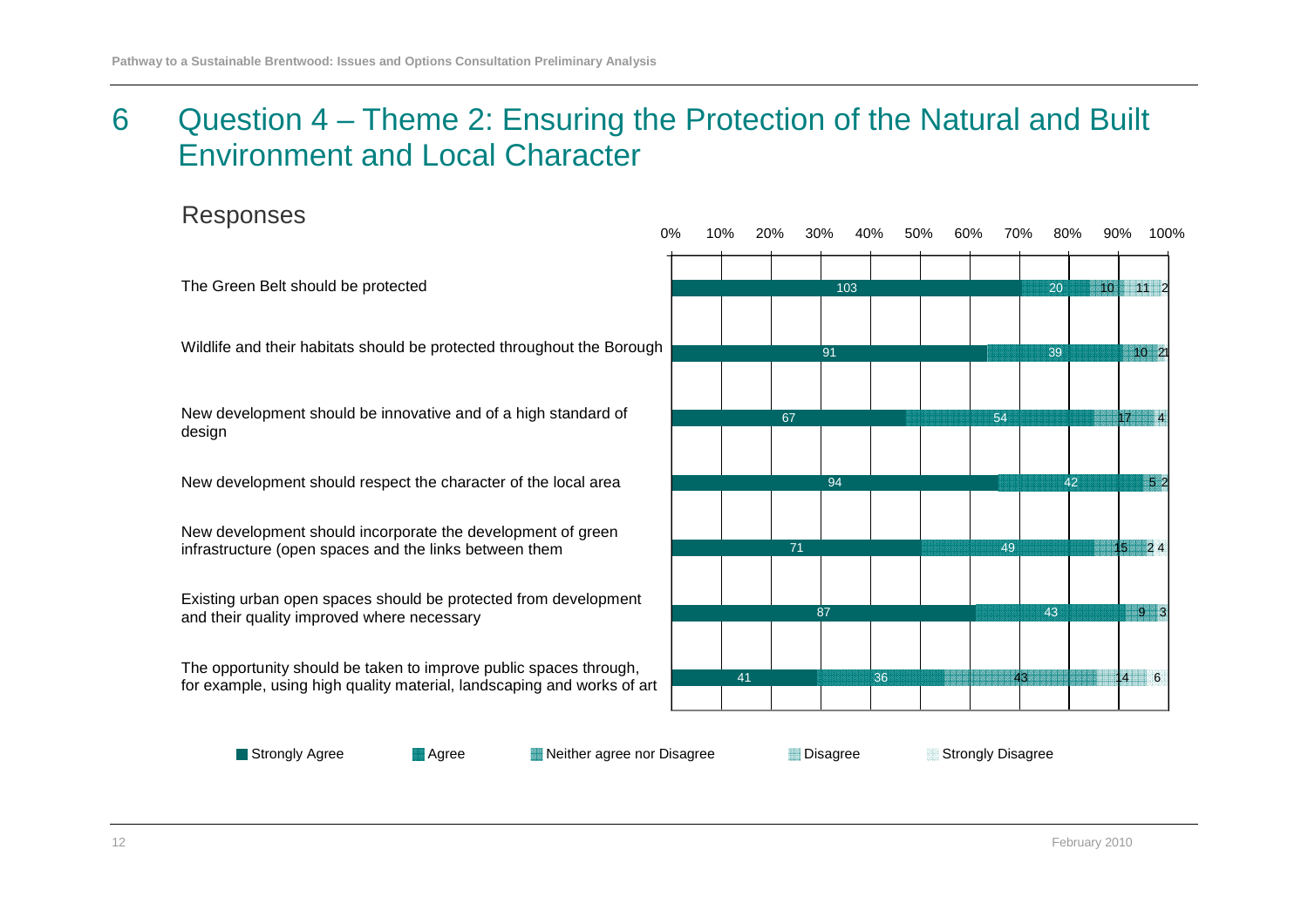- 6.1 Overall, there is general agreement with the statements in this section. Protecting the Green Belt attracted more strongly agree responses out of all the questions in the comment form, with 71% (103 responses) strongly agreeing and 14% (20 responses) agreeing that the Green Belt should be protected. Protecting existing urban open spaces also drew considerable support with 61% (87 responses) strongly agreeing and 31% (43 responses) agreeing with this. Respondents showed strong support for protecting wildlife and their habitats throughout the Borough, with 64% (91 responses) strongly agreeing and 27% (39 responses) agreeing that these should be protected.
- 6.2 Near unanimous agreement was shown with regard to the statement that new development should respect the character of the local area, with 66% (94 responses) strongly agreeing and 29% (42 responses) agreeing with this. Just over half of respondents (55%) agreed or strongly agreed that the opportunity should be taken for improving public spaces through the use of high quality materials, landscaping and works of art (77 responses). A small minority (14%, 20 responses) disagreed with this. More than 80% of respondents agreed or strongly agreed that new development should be innovative and of a high standard of design (121 responses) and that it should incorporate the development of green infrastructure (open spaces and the links between them) (120 responses).

- 6.3 65 respondents gave additional comments on Theme 2: Ensuring the Protection of the Natural and Built Environment & Local Character. The most frequently raised comments related to the topics of design, protecting the Green Belt, protecting open space and public art.
- 6.4 17 respondents commented on the quality of design including 14 who supported good quality and appropriate design within the Borough, with a further three showing stronger support for more innovative design. 20 respondents commented on the protection of the Green Belt, with 14 respondents supporting its protection and seven respondents supporting some development on the Green Belt where necessary. 15 respondents commented on public art, the majority of whom did not support investing in public art in the Borough. 18 respondents supported the protection of open space within the Borough, while two respondents did not.
- 6.5 Additional comments were raised with regard to nature conservation (seven respondents), safety and anti social behaviour (three respondents), affordable housing (two respondents), the requirement for infrastructure (three respondents) and the implementation of the strategy (two respondents). One respondent stated that gardens should not be treated as brownfield land.
- 6.6 A summary table of comment categories and counts and a full table of further comments made can be found in Appendix 2.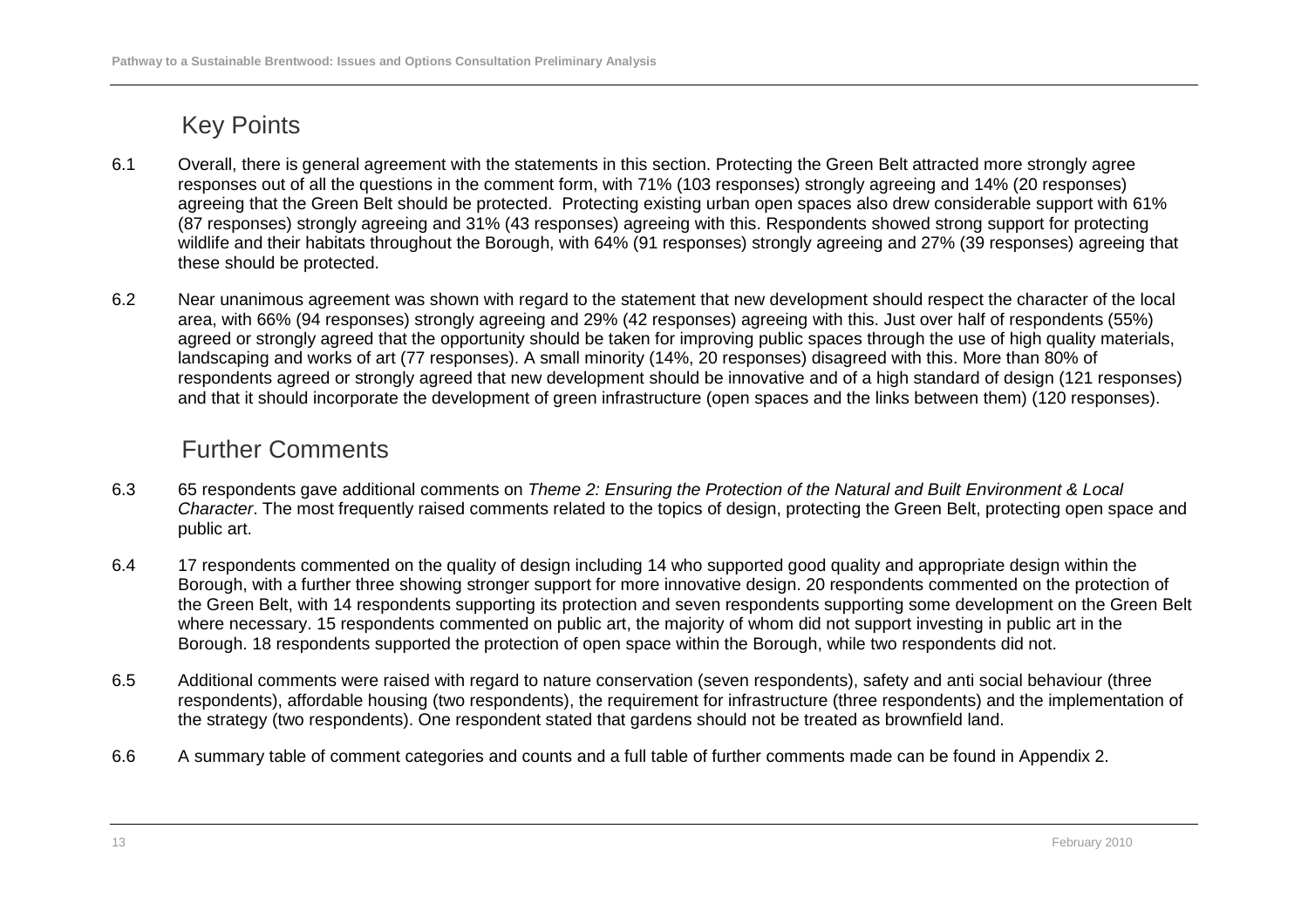# 7 Question 5 – Theme 3: Local Economy and Economic Development

#### Responses

Existing employment land and premises should be retained for that purpose

New employment sites should be identified to support the growth of Brentwood's local economy

New commercial development should provide for a mixture of job opportunities

New employment development should provide for the needs of small and medium sized businesses (up to 250 employees)

Appropriate actions should be taken to improve local skills through education and training

Support should be provided to existing local businesses to remain viable and competitive

Brentwood town centre should be maintained as the principle shopping centre in the Borough

The role of Brentwood town centre should be enhanced by improving cultural, leisure and community facilities

Brentwood town centre should have a greater variety of commercial activities, such as large and small shops

Brentwood town centre should have a greater variety of commercial activities, such as cafes, bars and restaurants

The viability of district shopping centres in Ingatestone, Shenfield and Warley Hill should be maintained and enhanced

There is a need for further cultural facilities in the Borough, such as theatres and museums



Strongly Agree

**Agree 19ther agree nor Disagree 19ther agree 19ther 20ther agree 19ther Agree 19ther agree International Prince Inc.**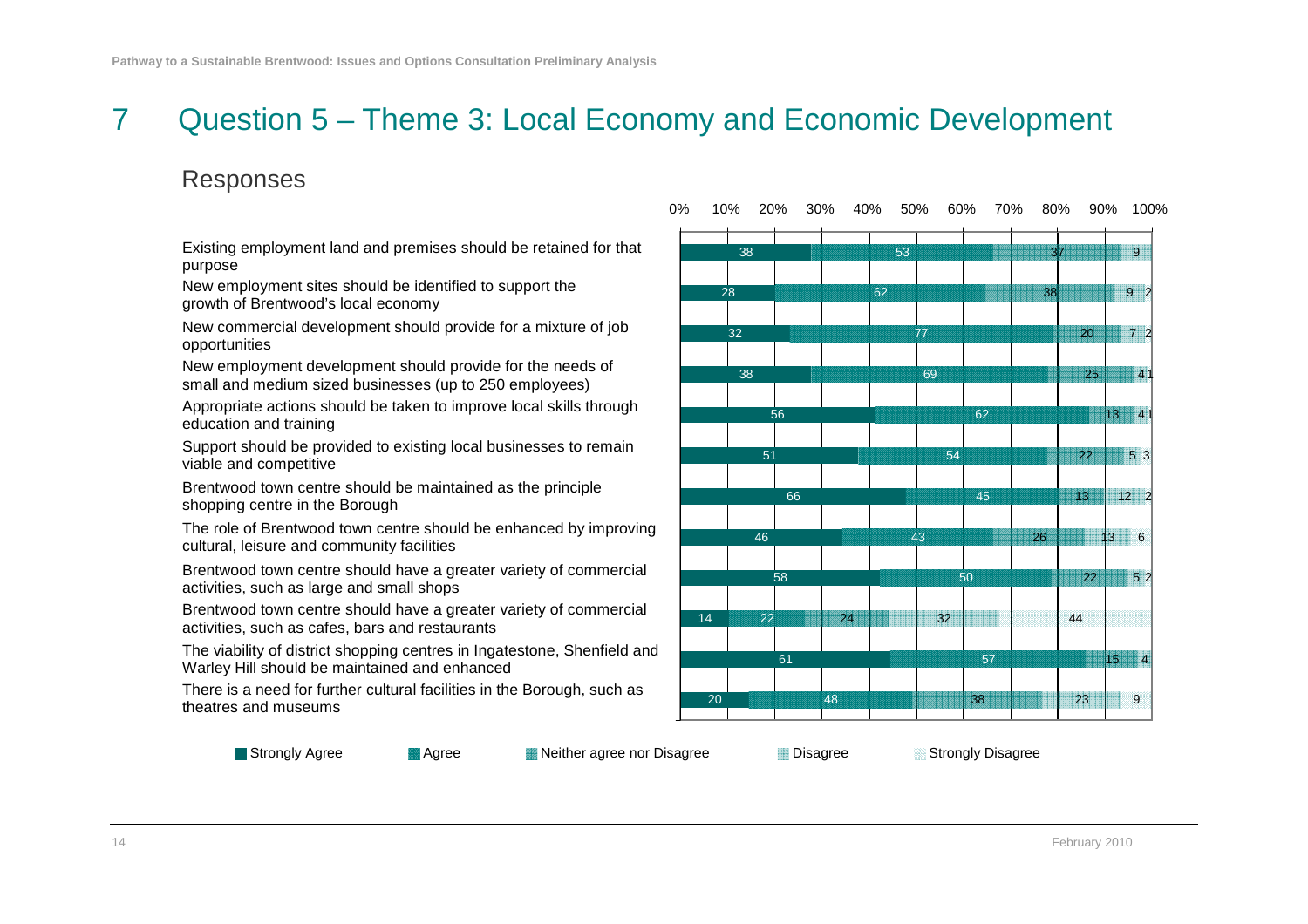- 7.1 Overall, respondents agree with most statements in this section. More than 80% strongly agreed or agreed that action should be taken to improve local skills through education and training (118 responses), that Brentwood centre should be maintained as the principle shopping centre (111 responses) and that the viability of district shopping centres in Ingatestone, Shenfield and Warley Hill should be maintained and enhanced (118 responses). Two thirds (66%, 89 responses) of respondents agreed or strongly agreed, and14% disagreed or strongly disagreed, that Brentwood town centre should be enhanced by improving cultural, leisure and community facilities. More than three quarters agreed or strongly agreed that the town centre should have a greater variety of commercial activities, such as large and small shops (79%, 108 responses), that new commercial development should provide for a mix of job opportunities (79%, 109 responses), that new development should provide for the needs of small and medium size business (78%, 107 responses) and that support should be provided to existing local business to remain viable and competitive (78%, 105 responses).
- 7.2 More than half of respondents (56%, 76 responses) disagreed or strongly disagreed, and a quarter (26%, 36 responses) agreed, with the suggestion that Brentwood Town centre should have a greater variety of commercial activities, such as cafes, bars and restaurants.

- 7.3 78 respondents gave additional comments regarding Theme 3: Local Economy and Economic Development. Some comments raised more than one issue. The most frequently raised issue was regarding the number of bars and restaurants in the town centre (19 comments). The location of development was often raised (15 comments) as were leisure and cultural facilities (14 comments), including views on the suitability of a cinema (both for and against) in the town centre (five comments). Several issues relating to retail, particularly in Brentwood Town Centre, were put forward (14 comments). Town centre parking provision was also raised as a main issue (six comments).
- 7.4 It was noted that the Council should consider the effects of centres outside the Borough such as London, Romford, Chelmsford and Lakeside (four comments). Respondents also wrote about the potential to reduce business rates in particular circumstances in order to sustain local business (three comments), as well as providing support for small businesses (two comments). Other responses included views on local community facilities (five comments), the amount of vacant premises (five comments) and how temporary uses should be promoted, unemployment and provision of jobs (three comments), and the inclusion of agricultural uses within employment figures (two comments).
- 7.5 A summary table of comment categories and counts and a full table of further comments made can be found in Appendix 2.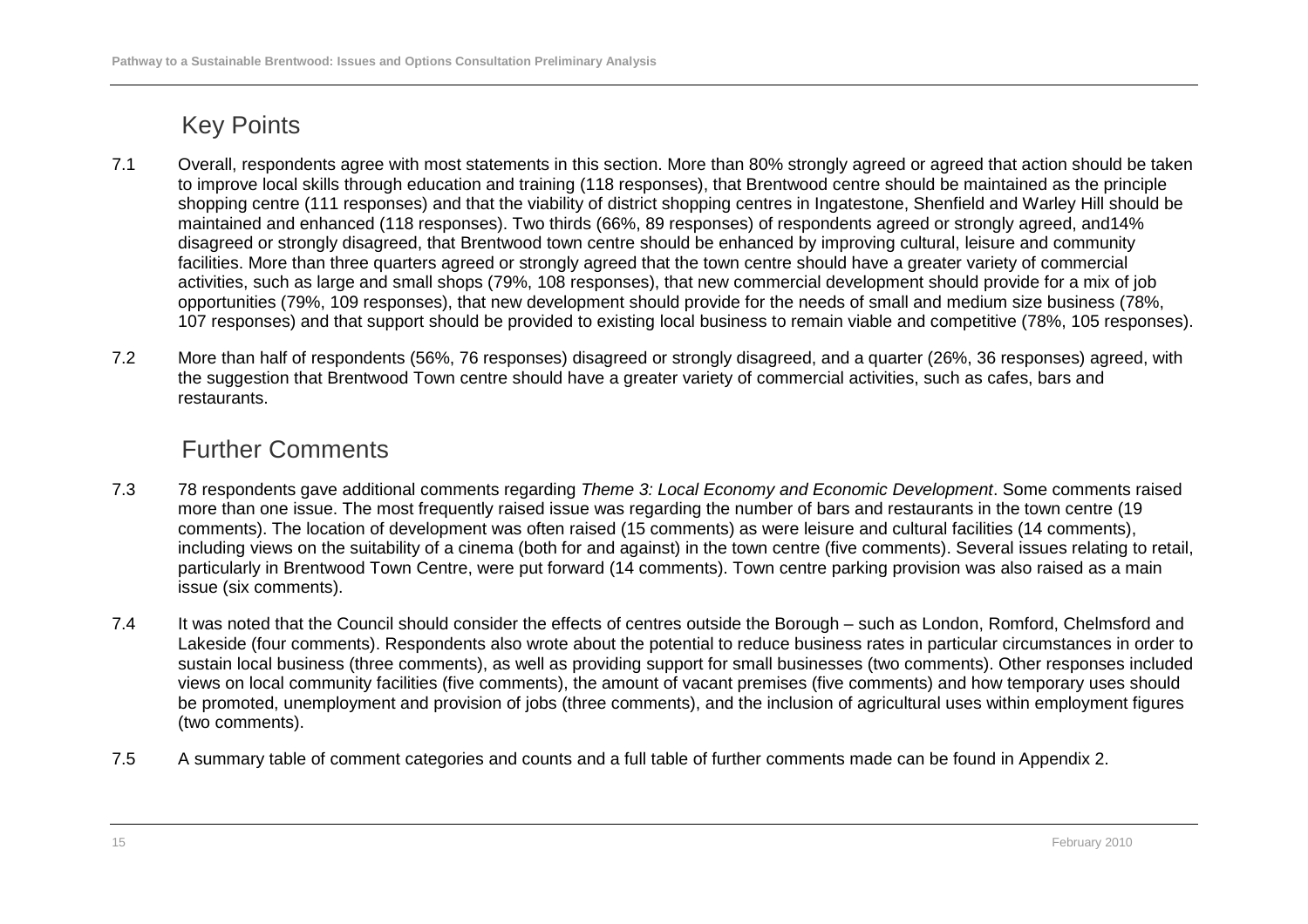# 8 Question 6 – Theme 4: Meeting People's Needs (Housing)

### Responses

In order to make the best use of land for housing, higher densities should be achieved closer to town and district centres and locations with good public transport accessibility

New housing developments should generally be directed towards locations well served by public transport

Greenfield sites for housing should only be released for development where there is a lack of appropriate brownfield sites

 If necessary, Green Belt land should only be released in locations adjacent to existing settlement boundaries

New development should be located so as to minimise the need to travel, such as to work, school and shops

The amount of additional housing in the Borough should continue to be constrained by its Green Belt location

New housing should offer a choice of size and types of homes

There should be more affordable housing provided in the Borough

There should be more flexibility in the provision of affordable housing in the rural parts of the Borough

Additional accommodation should be provided for particular housing needs, such as key workers, the elderly and disabled people

Neighbourhoods in the more deprived parts of the Borough should be improved through better access to community facilities and other services

More intermediate housing (shared ownership, shared equity, intermediate rent) should be provided rather than social rented housing

Strongly Agree

**Agree Strongly Disagree Neither agree nor Disagree Strongly Disagree Strongly Disagree** 

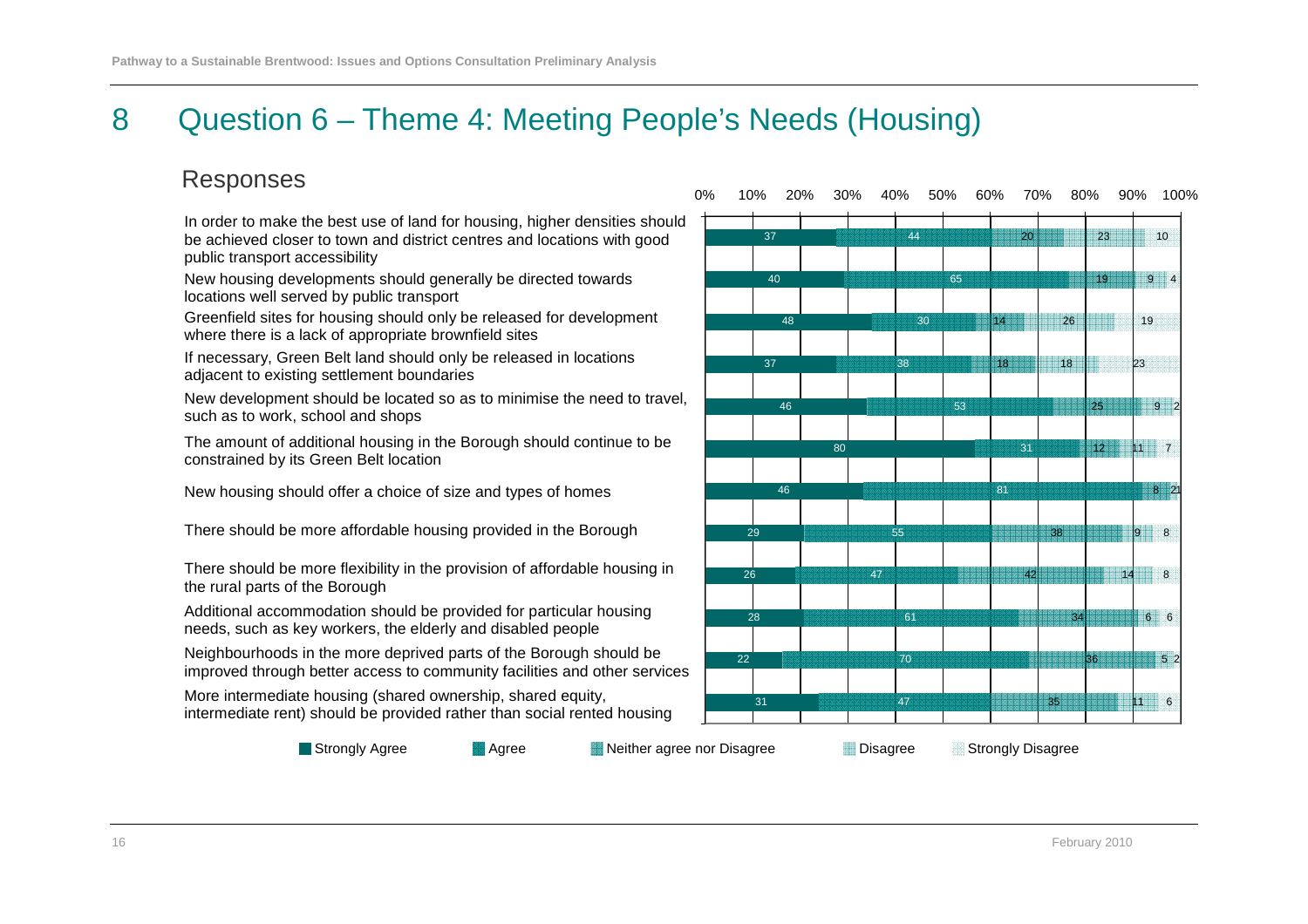- 8.1 Overall, there is general agreement with the statements in this section. 92% (127 responses) agreed or strongly agreed that new housing should offer a choice of size and types of homes. More than 50% (80 responses) strongly agreed and 22% (31 responses) agreed that the amount of additional housing in the Borough should continue to be constrained by its Green Belt location; 13% (18 responses) disagreed or strongly disagreed. More than half (57%, 78 responses) agreed that Greenfield sites should only be released for development where there is a lack of appropriate brownfield sites. A third of respondents (33%, 45 responses), however, disagreed or strongly disagreed with this.
- 8.2 The majority of responses showed support for directing new housing development towards locations well served by public transport (75%, 105 responses) and for improving neighbourhoods in the more deprived parts of the Borough through better access to community facilities and other services (68%, 92 responses).

- 8.3 70 respondents gave additional comments on Theme 4: Meeting People's Needs (Housing). The most frequently raised topics were protection of the Green Belt and affordable housing. 21 respondents supported the protection of the Green Belt; eight respondents supported some development on it. Out of 19 respondents who commented on affordable housing, all but one supported more affordable housing in the Borough.
- 8.4 With regard to the type of development, ten respondents were unsupportive towards higher rise development and flats. There was an overall concern shown for addressing local housing needs. Seven respondents specifically commented on the need to reflect local housing needs, seven respondents noted the importance of providing for the needs of older people and two respondents noted the importance of meeting housing needs in rural areas.
- 8.5 With regard to the location of development, two respondents stated a preference for development in urban areas and three respondents noted the importance of access to services and facilities. Improving public transport facilities was noted as important (four respondents) as was the consideration of empty and under-occupied properties (three respondents). One respondent stated a preference for a new settlement in the Borough. A summary table of comment categories and counts and a full table of further comments made can be found in Appendix 2.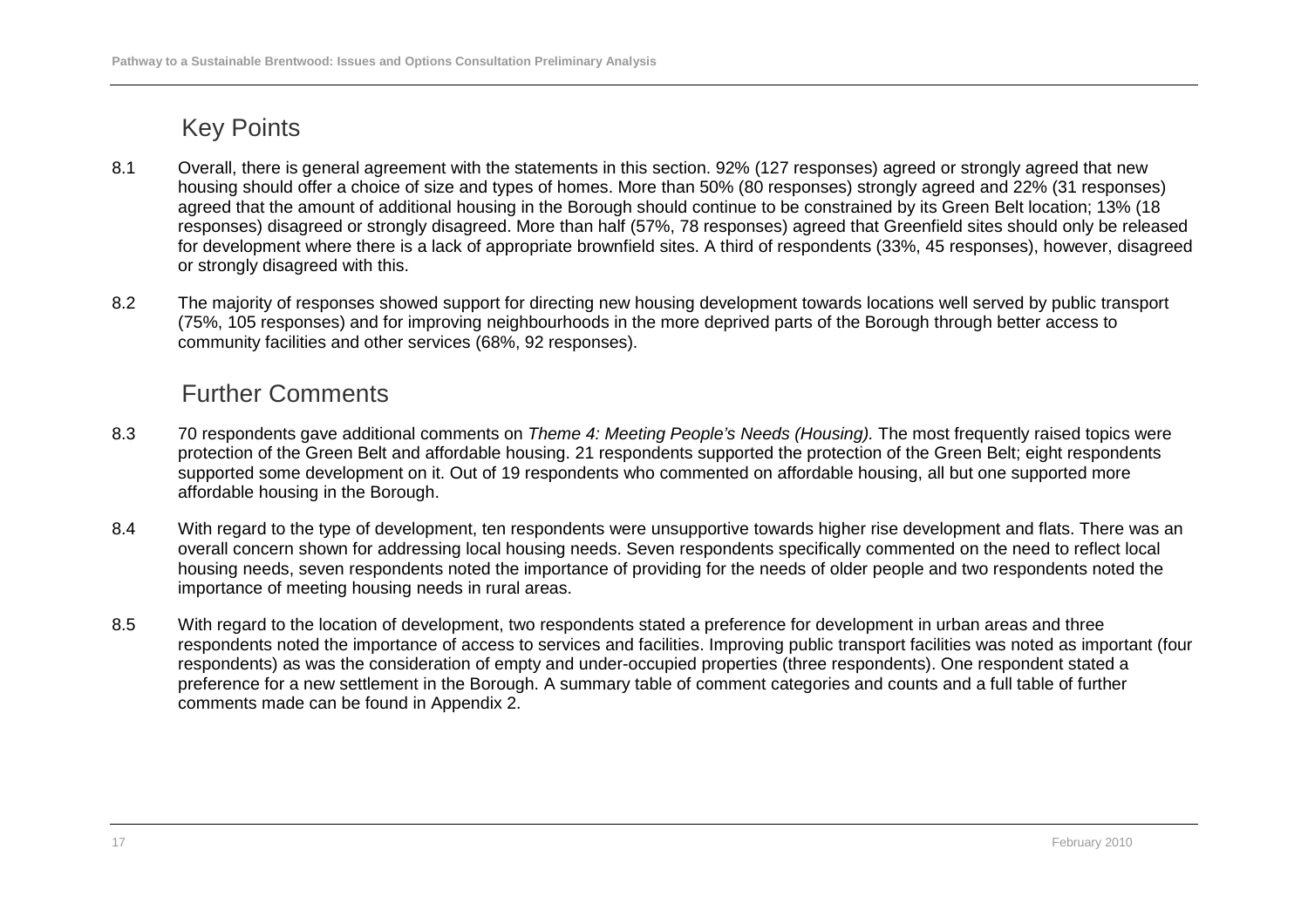# 9 Question 6 – Theme 4: Meeting People's Needs (Transport)

0%

#### Responses

New developments should be designed to discourage the use of the car

Public transport should be improved in rural areas

Public transport should be improved in urban areas

There is a need for a more comprehensive cycle network in the Borough

New developments should incorporate cycle and pedestrian routes

Actions should be taken to reduce traffic congestion in central areas

Short-stay shopper's car parking should be improved

Opportunities for park and ride/park and walk should be explored

Improvements to rail services and facilities should be promoted in the Borough

New developments should be required to include travel plans, in order to reduce car usage

31745636474456405541424956395867564753492916254021110331103 222025 212330 THE TELL 7 11932516 8 415 5 017110% 20% 30% 40% 50% 60% 70% 80% 90% 100%

Strongly Agree

**Agree 19 Neither agree nor Disagree 19 Neither agree Neither Agree Strongly Disagree** Agree Strongly Disagree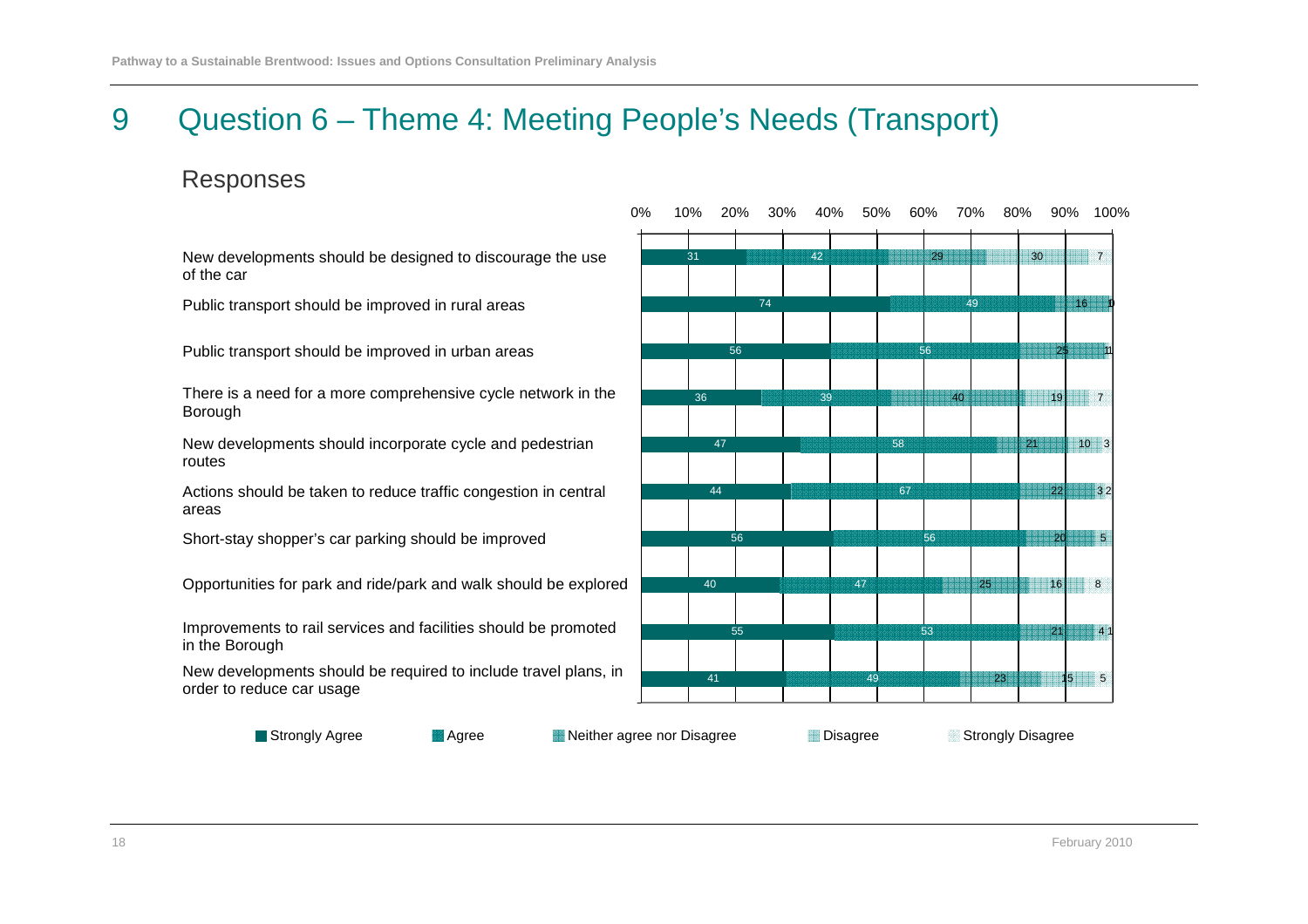- 9.1 The majority of respondents agreed with the statements in this section. Responses show strong support for improving public transport with 88% (123 responses) agreeing or strongly agreeing that it should be improved in rural areas and 81% (112) in urban areas. Similarly, more than 80% of responses agreed or strongly agreed with promoting improvements to the Borough's rail services; improving short-stay shoppers car parking; and taking actions to reduce traffic congestion. Over 60% (87 responses) agreed or strongly agreed and 18% (24 responses) disagreed that opportunities for Park & Ride should be explored. Around half (53%, 75 responses) agreed or strongly agreed that there is a need for a more comprehensive cycle network in the Borough. 18% (26 responses) disagreed or strongly disagreed with this.
- 9.2 Around two thirds agreed or strongly agreed that new developments should be required to include travel plans in order to reduce car use (90 responses) and 75% agreed or strongly agreed that they should incorporate cycle pedestrian routes (105 responses). Just over half (53%, 73 responses) agreed that new developments should be designed to discourage the use of the car. A significant minority (27%, 37 responses) disagreed or strongly disagreed with this.

- 9.3 67 respondents gave additional comments on Theme 3: Meeting People's Needs (Transport). The most frequently raised comments related to public transport and cycling.
- 9.4 34 respondents commented on the need for improved public transport in the Borough. These included comments regarding the frequency of services, level of facilities provided, integration of services and affordability. 19 respondents made comments in relation to cycling, with 16 wanting to see improved cycle facilities in the Borough and three respondents stating that they do not feel cycle facilities should be improved. Seven respondents stated that footpath improvements are of importance.
- 9.5 In relation to car use, seven respondents stated that it should be reduced, but nine (including some who stated car usage should be reduced) stated that the aim of reducing car usage is fairly unrealistic. Nine respondents said that they would support more car parking in the Borough. Two respondents suggested consideration should be given to promoting alternative fuels for cars and one respondent suggested the promotion of car share schemes. Two respondents showed support for a park and ride scheme. Conversely, four respondents did not support this. Five respondents noted the importance of access to services and facilities for new developments and one respondent commented on the need to promote living and working locally.
- 9.6 A summary table of comment categories and counts and a full table of further comments made can be found in Appendix 2.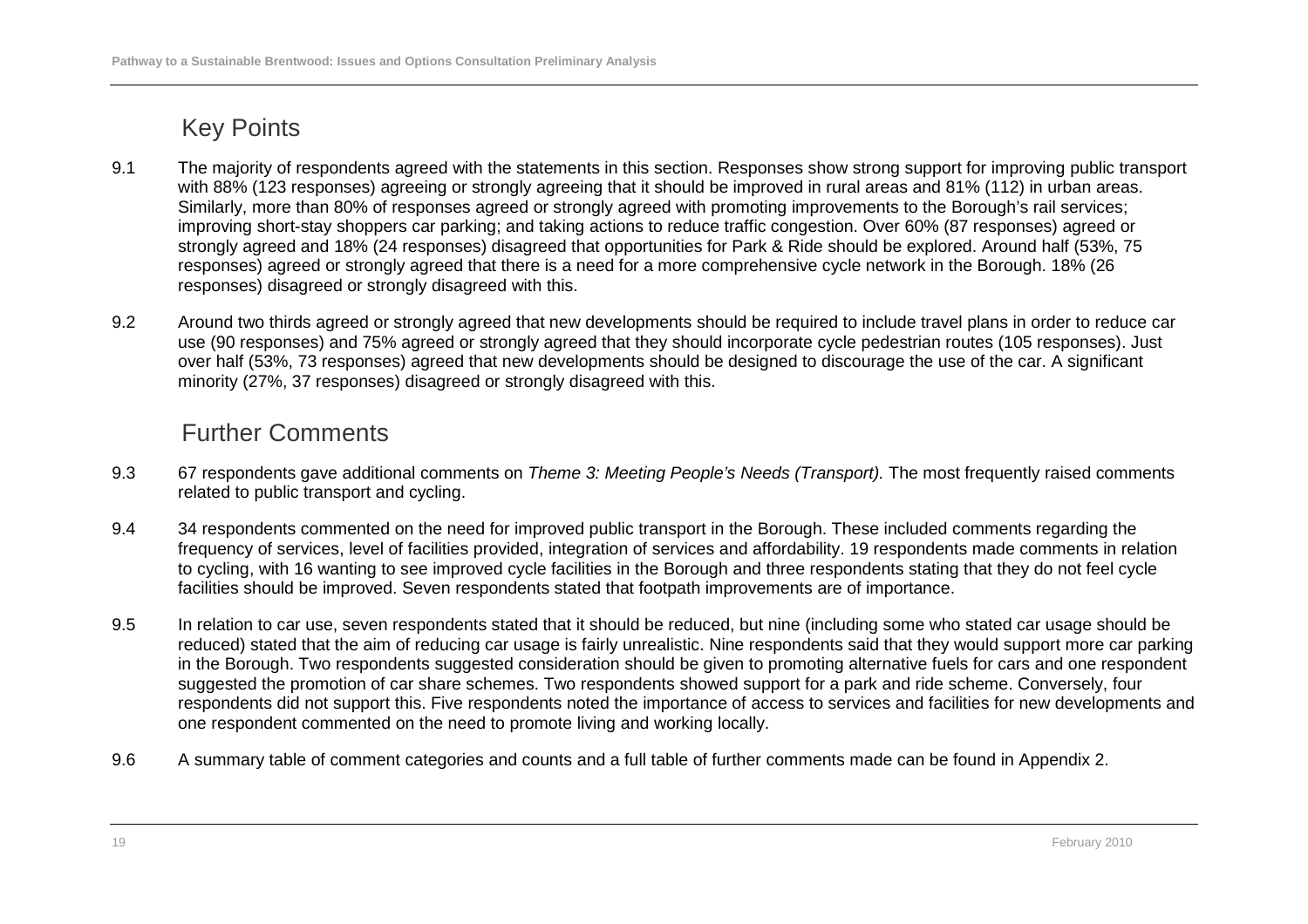# 10 Question 6: Theme 4 – Meeting People's Needs (Infrastructure)

#### Responses

Facilities and services should be accessible to all, including the young, elderly, disabled people and parents with small children/pushchairs

Development should be restricted in areas where infrastructureand services are inadequate or unlikely to be capable of improvement

All new developments should contribute towards the funding ofInfrastructure through a standard charge or tariff payment

Developers should contribute towards the cost of infrastructureprovision, only where necessary to support their development

There is a need for more local area community facilities in the Borough

New infrastructure, such as roads, schools and community facilities, should be provided at the same time as housing development

New housing development should make provision for necessaryimprovements in schools, community and health services



Strongly Agree

**Agree Strongly Disagree Neither agree nor Disagree Strongly Disagree Strongly Disagree**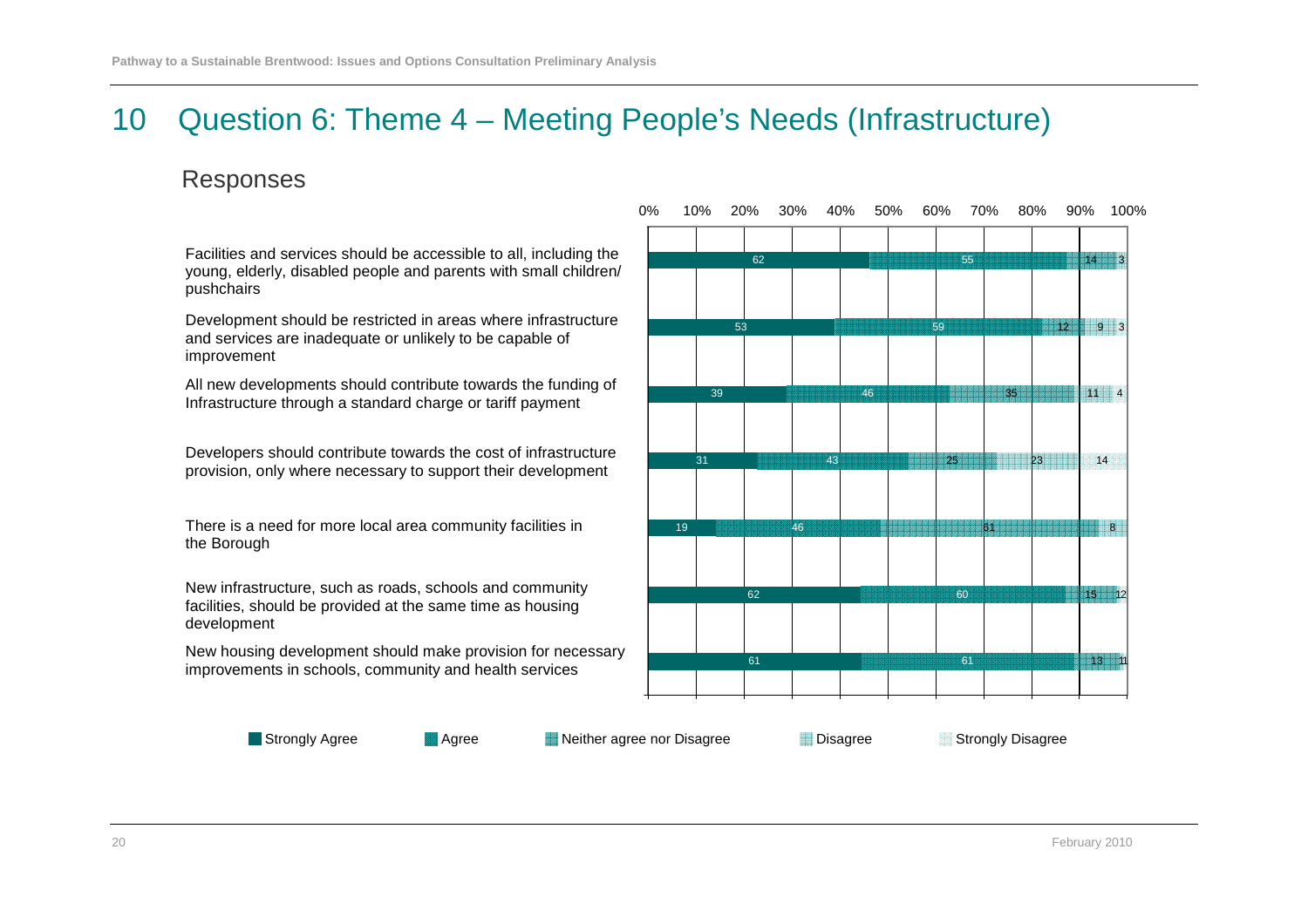- 10.1 The majority of respondents agreed or strongly agreed with all but one of the statements in this section. The strongest support was shown for making facilities and services accessible to all, including the young, elderly, disabled people and parents with small children/pushchairs (87% - 117 responses agreed or strongly agreed); for new housing making provision for necessary improvements in schools, community and health services (89% - 122 agreed or strongly agreed); and for new infrastructure, such as roads, schools and community facilities, to be provided at the same time as housing development (87% – 122 responses agreed or strongly agreed).
- 10.2 More than 80% (112 responses) agreed or strongly agreed and 9% disagreed (12 responses) that development should be restricted in areas where infrastructure and services are inadequate or unlikely to be capable of improvement. More than half (54% - 74 responses) agreed or strongly agreed, and 27% disagreed or strongly disagreed (37 responses), with the suggestion that developers should contribute towards the cost of infrastructure only where necessary to support their development. More support was shown for the idea that developers should contribute towards the cost of providing infrastructure through a standard charge or tariff payment, with 63 % (85 responses) agreeing or strongly agreeing and 11% (15 responses) disagreeing or strongly disagreeing with this.
- 10.3 Around half of respondents (49% 65 responses) agreed or strongly agreed that the Borough needs more local area community facilities. A minority (6% - 8 responses) disagreed. Around half (46%) neither agreed nor disagreed with this suggestion.

- 10.4 46 respondents gave additional comments on Theme 4: Meeting People's Needs (Infrastructure). The most frequently raised comments were in relation to developers contributions towards infrastructure, with 11 respondents showing support for developers helping to fund all infrastructure and nine respondents showing support for developers only funding infrastructure directly related to their development.
- 10.5 Five respondents stated that necessary infrastructure should be in place before a development starts and three respondents highlighted the necessity to fully consider the infrastructure requirements in relation to a development. Four respondents commented on the need to consider the implementation and viability of infrastructure.
- 10.6 Five respondents showed support for retaining existing community facilities and ensuring that these are sufficiently maintained.
- 10.7 A summary table of comment categories and counts and a full table of further comments made can be found in Appendix 2.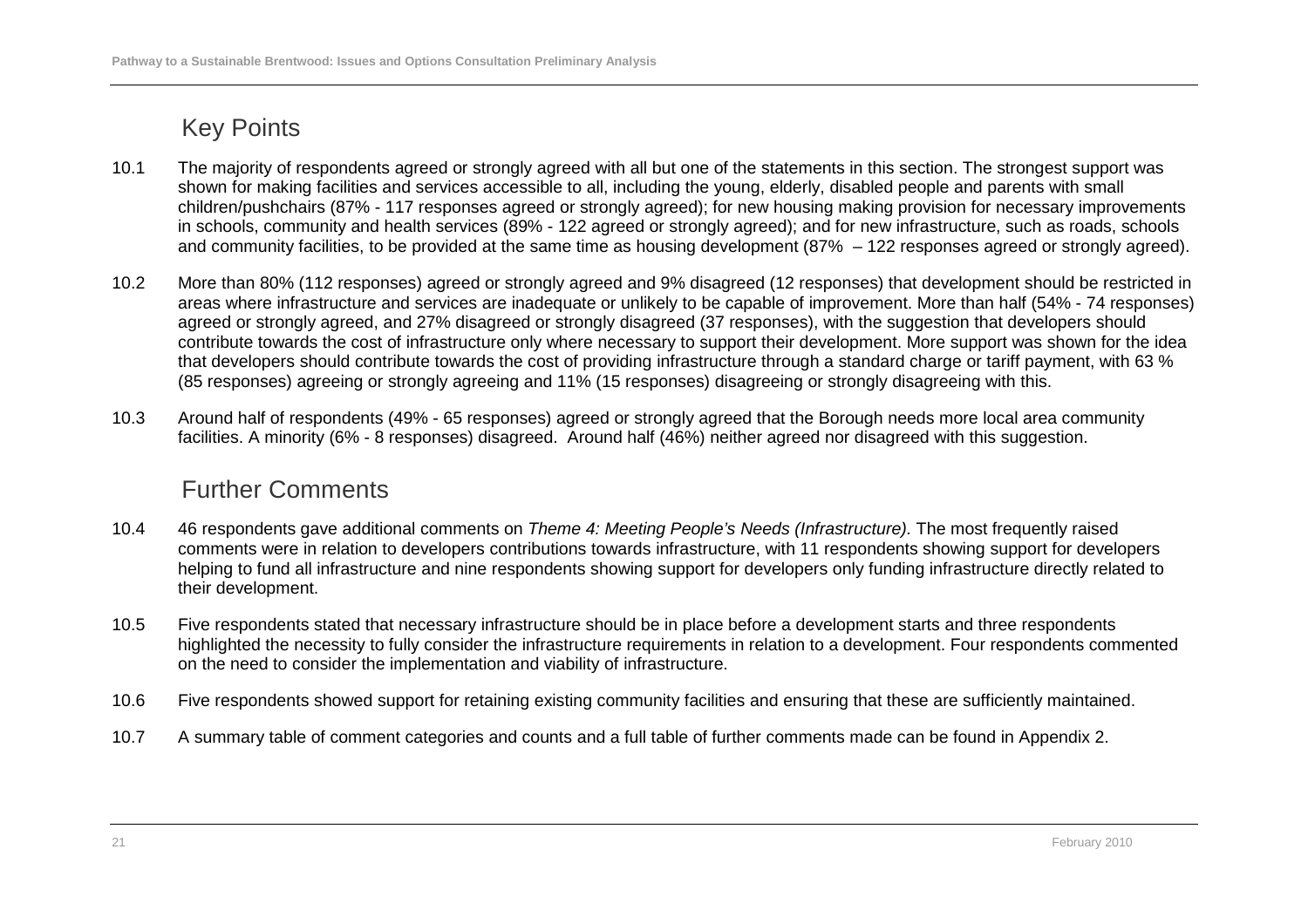# 11 Question 7: Theme 5 – Ensuring a Healthier Lifestyle and Safer **Community**

#### Responses

Existing community facilities should be retained for that or similar purposes

New developments should create the opportunities for promoting social inclusion and encouraging diversity

There is a need for further high quality sport and leisure facilities in the Borough

Further action should be taken to assist the vulnerable, those on low incomes and those with special needs

All new developments should be designed to discourage crime and vandalism

Actions should be taken to reduce the fear of crime

Healthier lifestyles should be encouraged

Help should be given to community groups to obtain sources of funding

There is a need for the provision of facilities for older people in the Borough.

There is a need for the provision of facilities for younger people in the Borough

There is a need for more health care facilities in the Borough



Strongly Agree

**Agree Strongly Disagree Neither agree nor Disagree Communist Communist Communist Communist Communist Communist Communist Communist Communist Communist Communist Communist Communist Communist Communist Communist Communist**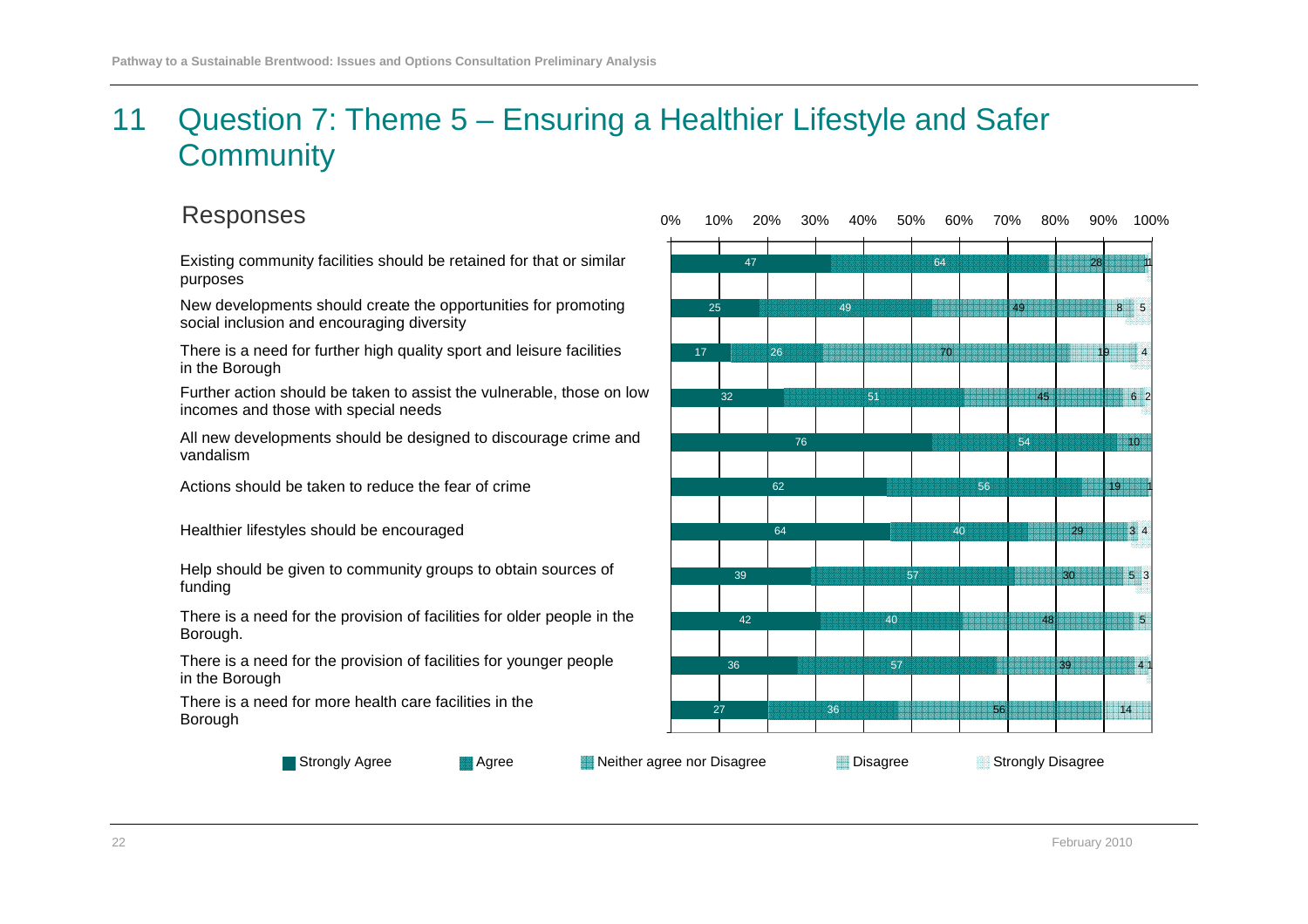11.1 Responses show a high level of agreement with all but two statements. The strongest support is shown for designing all new development to discourage crime and vandalism with 54% (76 responses) strongly agreeing and 39% (54 responses) agreeing and no one disagreeing with this. Similarly, a high level of support is shown for taking action to reduce the fear of crime, retaining community facilities for their existing use or a similar purpose, providing help to community groups to obtain funding and encouraging healthier lifestyles, supported by more than 70% of respondents. Around two thirds of respondents agreed that there is a need for more facilities for younger people in the Borough. Just under half of respondents agreed or strongly agreed that the Borough needs more health care facilities. Around a third (32% - 43 responses) agreed or strongly agreed and 17% disagreed or strongly disagreed (23 responses) that the Borough needs more high quality sport and leisure facilities. 51% (70 responses) neither agreed nor disagreed with this.

- 11.2 53 respondents gave additional comments regarding Theme 5: Ensuring a Healthier and Safer Community. Some comments raised more than one issue. The most frequently raised issues relating to health (ten comments) were the quality and quantity of healthcare facilities in the Borough (five comments - four saying that facilities could be improved in number, one saying that current provision was good), the fact that hospitals lie outside the Borough (three comments), and that walking & healthier lifestyles should be encouraged (two comments).
- 11.3 Comments received regarding community facilities (10 comments) included: calls for more funding for services (three comments); accessibility and affordability of local facilities (four comments) and social inclusion (three comments).Support was raised for both more elderly (one comment) and young people's facilities (three comments), including a comment on the lack of youth leaders. Leisure and cultural facilities were also mentioned (five comments), including comments about the level of current leisure uses.
- 11.4 The most frequently raised issues relating to community safety and crime were the need for more police officers on patrol and increasing the Police presence (five comments); the use of CCTV technology (one comment); neighbourhood watch schemes (one comment), and the Council enforcing by-laws and planning breaches (one comment). Design was noted as an important factor (three comments), acknowledging the role of better building design in reducing the impacts of crime and discouraging anti-social behaviour.
- 11.5 Other comments received included the need for more provision for cycling (three comments) and improved security for cycle parking facilities; the environment and protection/provision of urban open space (two comments), the need for an improved evidence base to inform the emerging Local Development Framework (three comments), and parking (two comments) including the suggestion of free parking at parks to encourage their use. Three respondents considered crime and healthy living lay outside the Council's remit.
- 11.6 A summary table of comment categories and counts and a full table of further comments made can be found in Appendix 2.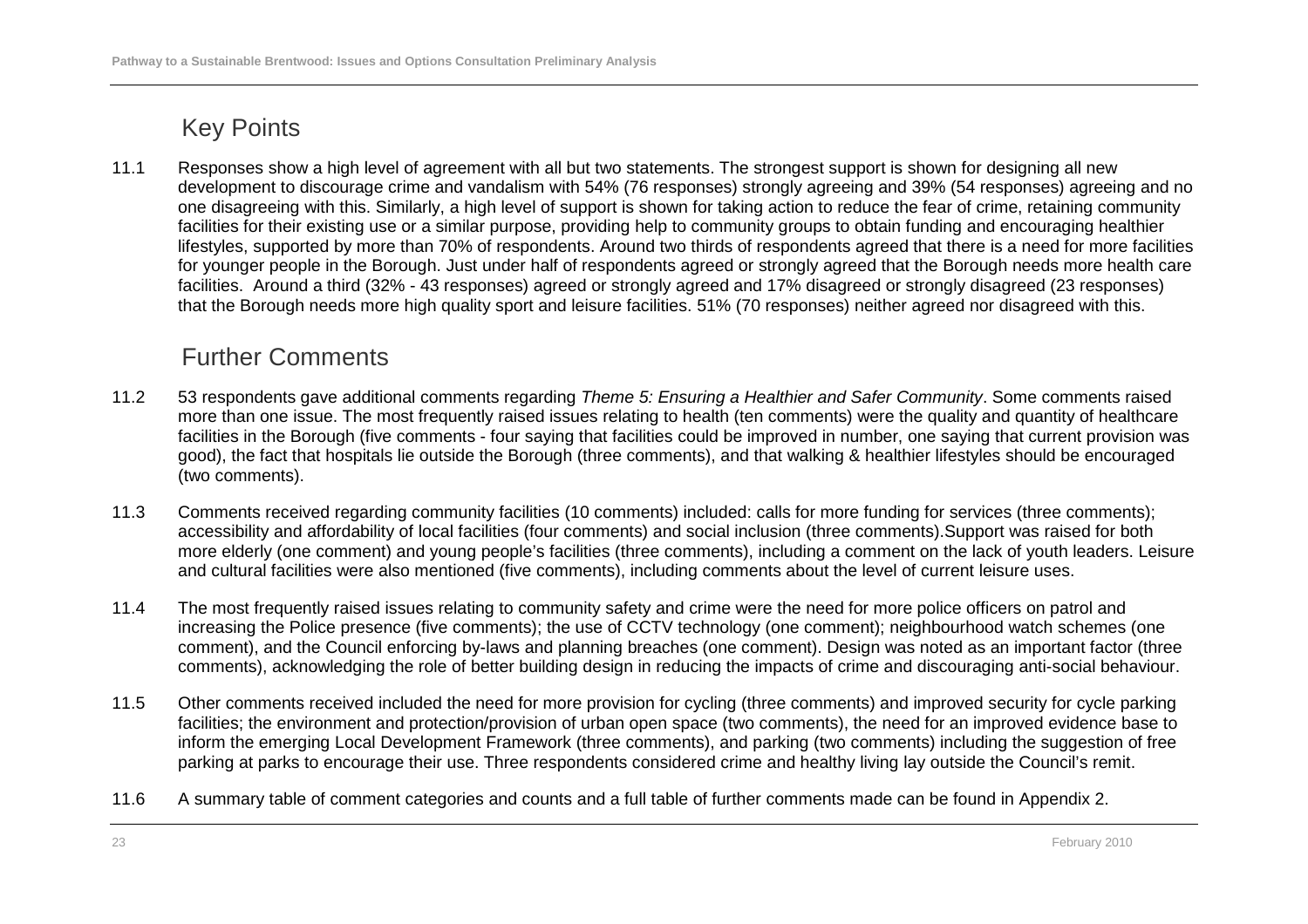# 12 Question 8: Spatial Options for the Future Development of Brentwood

#### Responses

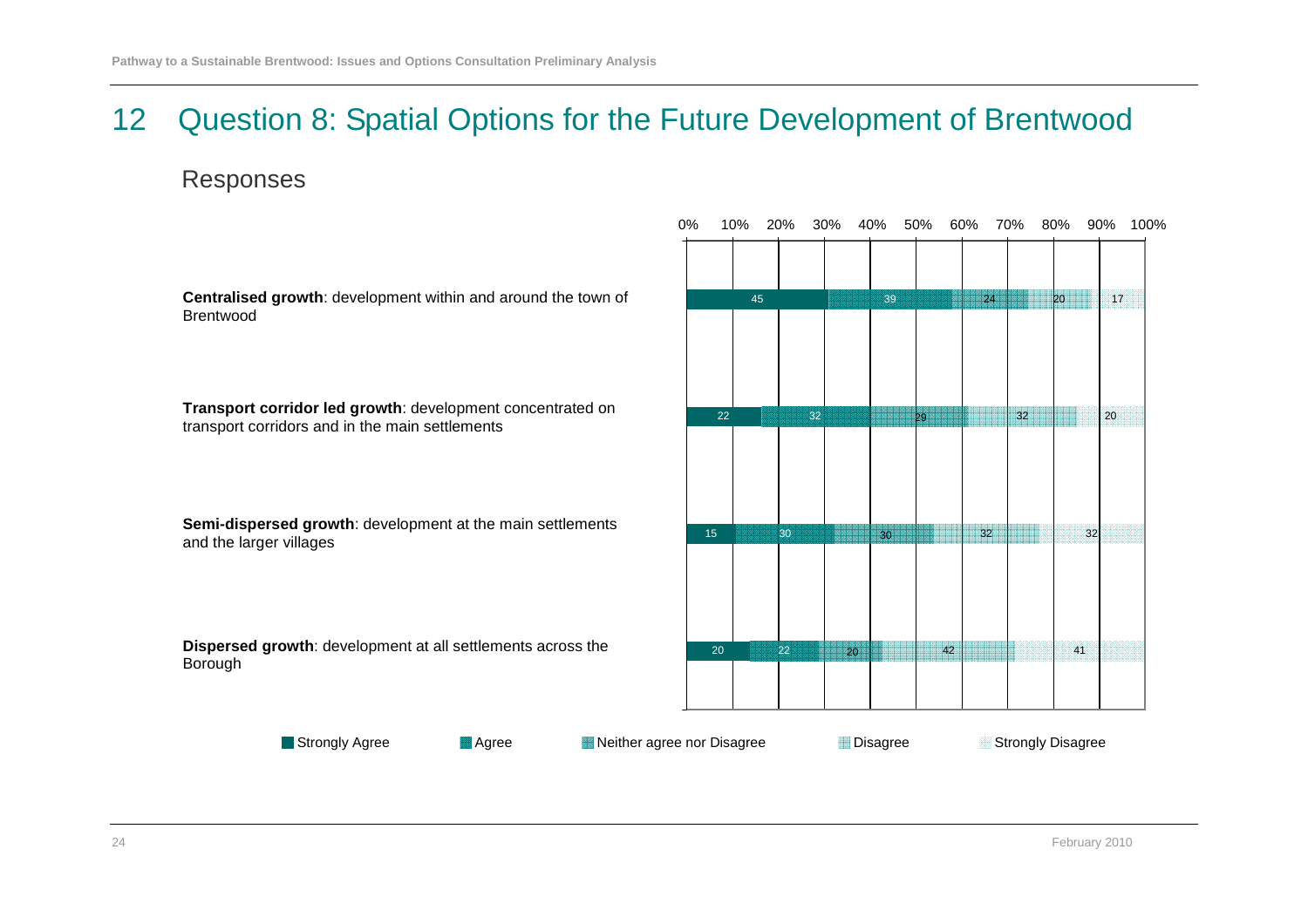12.1 Respondents gave a wide range of views on the four options presented in the consultation paper, although a clear preference for Option 1: centralised growth – development within and around the town of Brentwood, is apparent. 58% agreed or strongly agreed with this option (84 responses) compared with 26% (37 responses) who disagreed or strongly disagreed. 40% (54 responses) agreed or strongly agreed with Option 2 – transport corridor led growth, and a similar number (39%, 52 responses) disagreed or strongly disagreed. Around a third (32%, 45 responses) agreed or strongly agreed with Option 3 – semi-dispersed growth, while nearly half (46%, 64 responses) disagreed or strongly disagreed with this option. Option 4 – dispersed growth, was the least popular, with 29% (42 responses) agreeing or strongly agreeing and more than half (54%, 83 responses) disagreeing or strongly disagreeing with this option.

- 12.2 69 respondents gave additional comments on the spatial options covering a wide range of issues. The most frequently raised comment was in relation to the Green Belt. Five respondents stated that the Green Belt should be protected whichever option is chosen, and five commented that Option 1 is best at protecting the Green Belt. Three respondents, however, stated that some of the Green Belt will need to be encroached upon to allow for development. A number of respondents also stated the importance of access to services and facilities (four respondents), the use of brownfield land (four respondents) and the importance of villages remaining as villages (nine respondents), whichever option is chosen.
- 12.3 Regarding Option 1, a number of respondents commented on the fact that there is already infrastructure in place for this option (four respondents), that it would encourage less car usage (two respondents), that it would help to increase the vibrancy of the town centre (three responses), but that it may lead to overcrowding and more congestion (five respondents). Two respondents commented on the relevance of Crossrail for this option.
- 12.4 Regarding Option 2, two respondents commented on the relevance of Crossrail. Some respondents showed concern about the impact that this option would have on some villages (three respondents).
- 12.5 Regarding Options 3 and 4, a number of respondents commented that one or both of these would best serve local needs (four respondents) and may help improve the viability of some smaller settlements (two respondents). Three respondents believed these options to be the fairest and two noted that these options may increase car dependency.
- 12.6 A summary table of comment categories and counts and a full table of further comments made can be found in Appendix 2.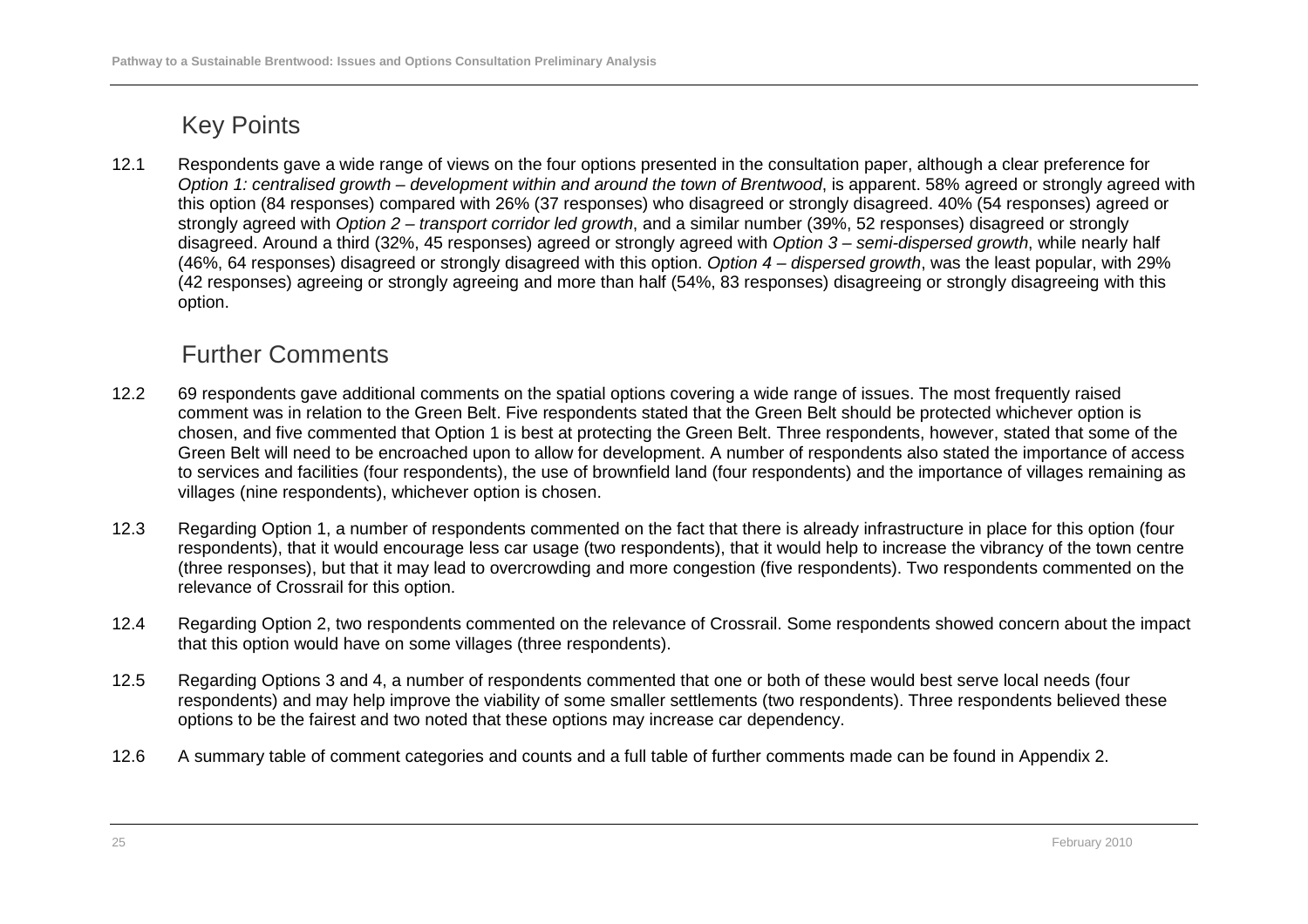# 13 Question 9: General Comments

- 13.1 79 respondents commented in this section. Some raised more than one issue. The most frequently raised issue concerned the location of development in the Borough (17 comments) including comments from those who favoured the use of greenfield land where appropriate (five comments) and those in favour of brownfield land only (five comments). There were further comments on the spatial options (four comments) and settlement hierarchy (two comments) set out in the document. Brentwood town centre (five comments) and recent High Street improvement works (two comments) were also mentioned.
- 13.2 Several comments referred to the Green Belt (12 comments). These included calls for a Green Belt review to be undertaken as part of the LDF process (four comments) and to protect it (8 comments). Local distinctiveness was a popular concern with several people stating the importance of maintaining the Borough's unique character (12 comments), which in many cases meant no support for development in certain villages. Several people commented that the Borough is in danger of over development and this would detract from the Borough's character (eight comments) and concerns about development in gardens were raised (eight comments).
- 13.3 The provision of suitable infrastructure with new development and existing development was raised (nine comments), as were transport issues (nine comments) including parking, public transport, roads & traffic congestion. Environmental issues raised (nine comments) included flooding, parks & open space and wildlife.
- 13.4 Concerns over crime, anti-social behaviour and community safety were raised (five comments) as well as community facilities (four comments), the RSS provision figures (five comments), affordable housing (three comments) and acknowledging the effects of other centres outside the Borough (three comments). Some comments echoed those given in response to the themes such as views on the number of bars and restaurants in Brentwood town centre (two comments), the need for a stronger evidence base before continuing production of the Core Strategy (two comments), and the effects and consequences of the current national recession (two comments).
- 13.5 Several comments were made with regard to the Issues and Options document and consultation process (14 comments). Some respondents gave feedback on the design and wording of the comment form (eight comments).
- 13.6 A summary table of comment categories and counts and a full table of further comments made can be found in Appendix 2.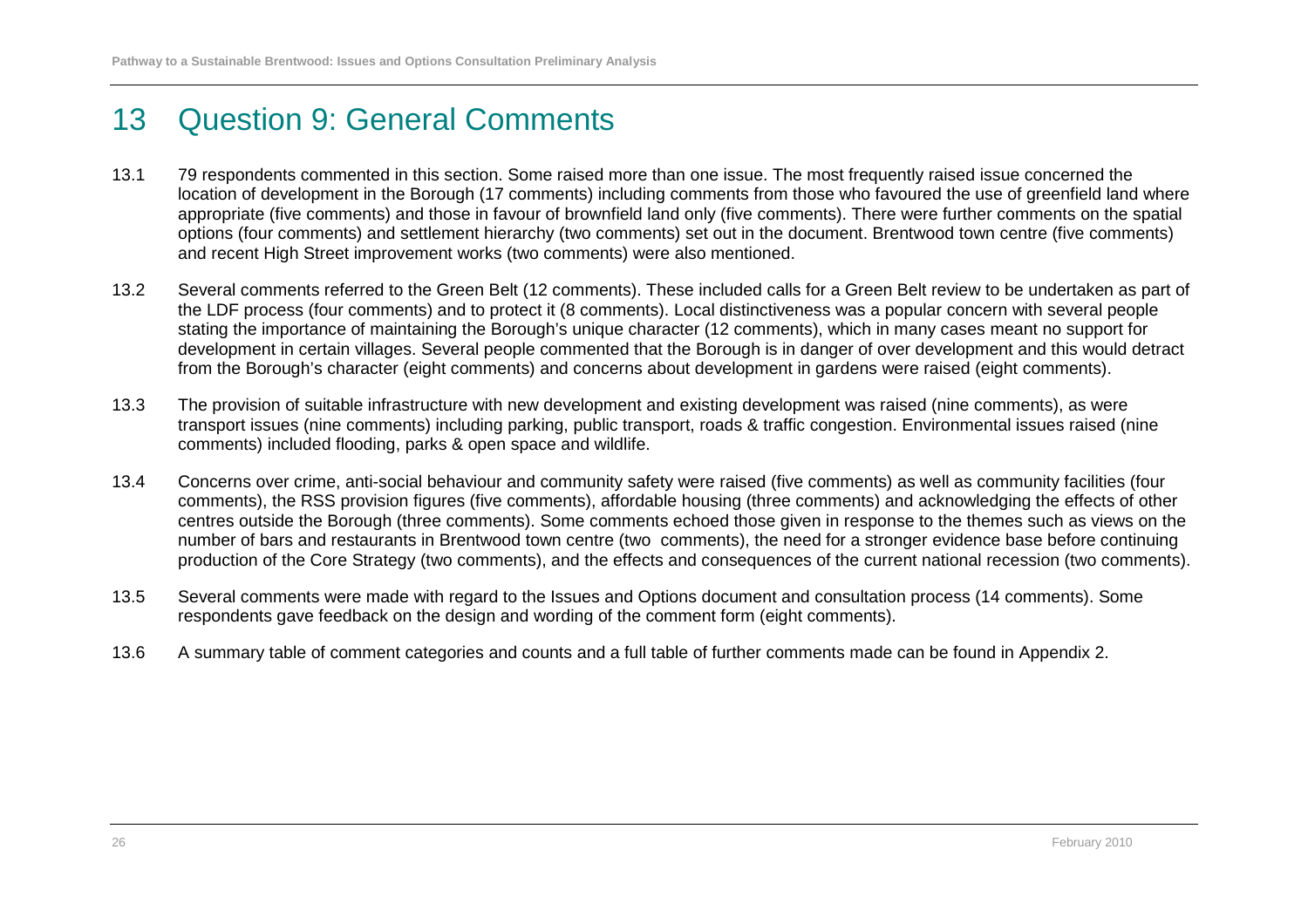# 14 Question 10: Publicity and Availability

### Responses

**How people found out about the consultation**

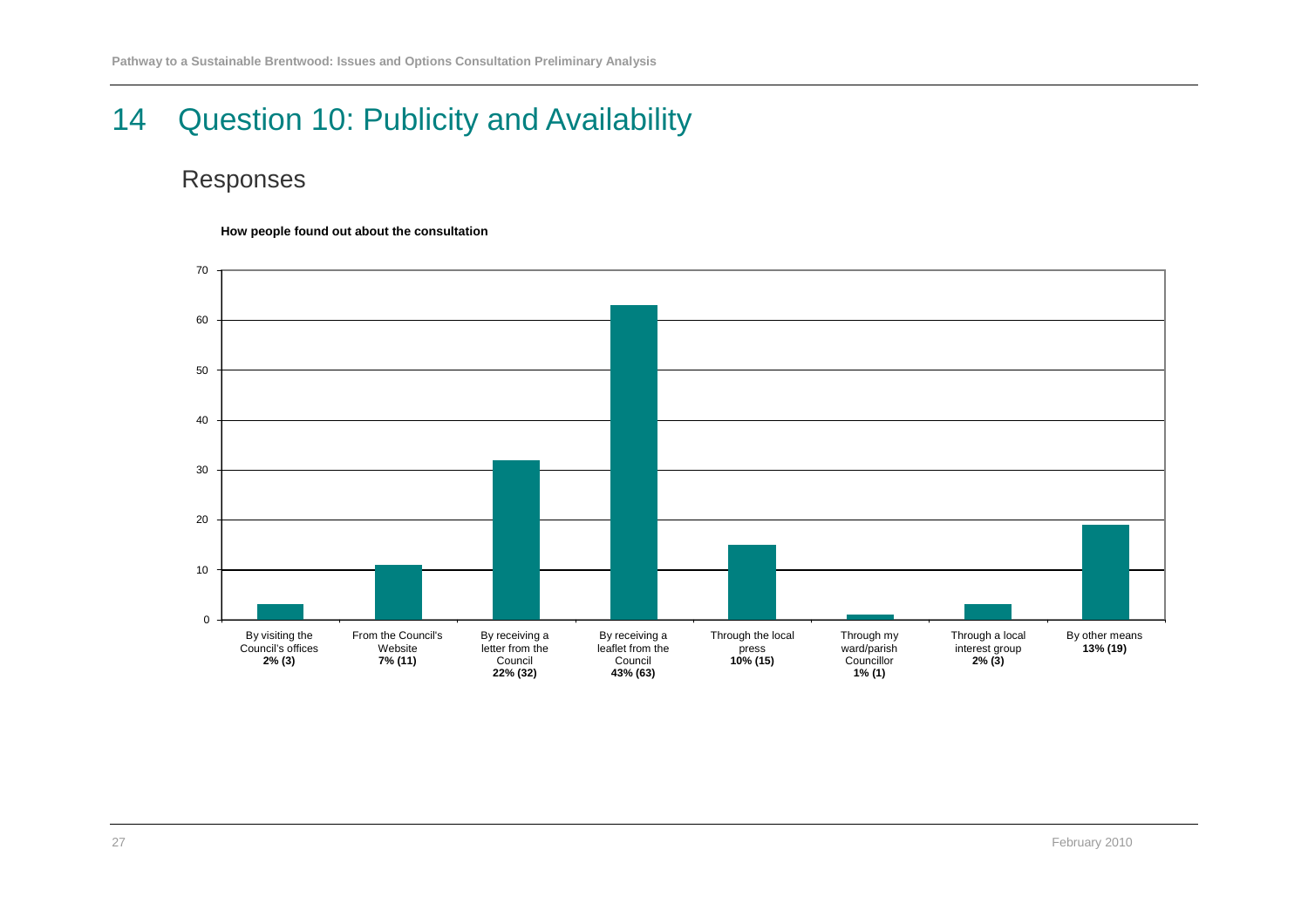- 14.1 From the total of 197 responses received, 147 included feedback on how people found out about the consultation. The most commonly given response was receiving a leaflet from the Council, with 43% finding out about the consultation in this way (63 responses), followed by 22% who received a letter from the Council (32 responses). It follows, therefore, that 65% of those who responded to question 10 found out about the consultation by the Council directly notifying them. 10% of respondents found out through the local press (15), 7% from the Council's website (11), 2% by visiting the Council Offices (3), 2% through a local interest group (3), and 1% through the local Ward or Parish Councillor. 13% of respondents found out about the consultation through other means (19).
- 14.2 From a total of 140 responses 40% said that the consultation document was given sufficient publicity (56 comments) whilst 60% said that it was not (84).
- 14.3 From a total of 137 responses 37% said that the consultation document could have been made more easily and directly available (51 comments) and 63% said that it could not have been (86 comments).

- 14.4 84 additional comments were made on the level of publicity that the consultation document was given. The most frequently raised comment was a request to be notified of the consultation by mail (32 comments). 26 comments related to increased publicity, suggesting a variety of means including more posters, improved leaflet availability, clearer information on the website and local exhibitions. Seven respondents stated that there should have been more publicity in the local press.
- 14.5 Nine respondents stated that the comment form should have been delivered to all households and six commented on the timing of the consultation in relation to both the timescale and time of year it took place. Seven comments related to the level of detail in the consultation document. Some respondents felt that it was too detailed and that the language used should be simpler. One respondent stated it was not detailed enough.
- 14.6 A summary table of comment categories and count and a full table of further comments made can be found in Appendix 2.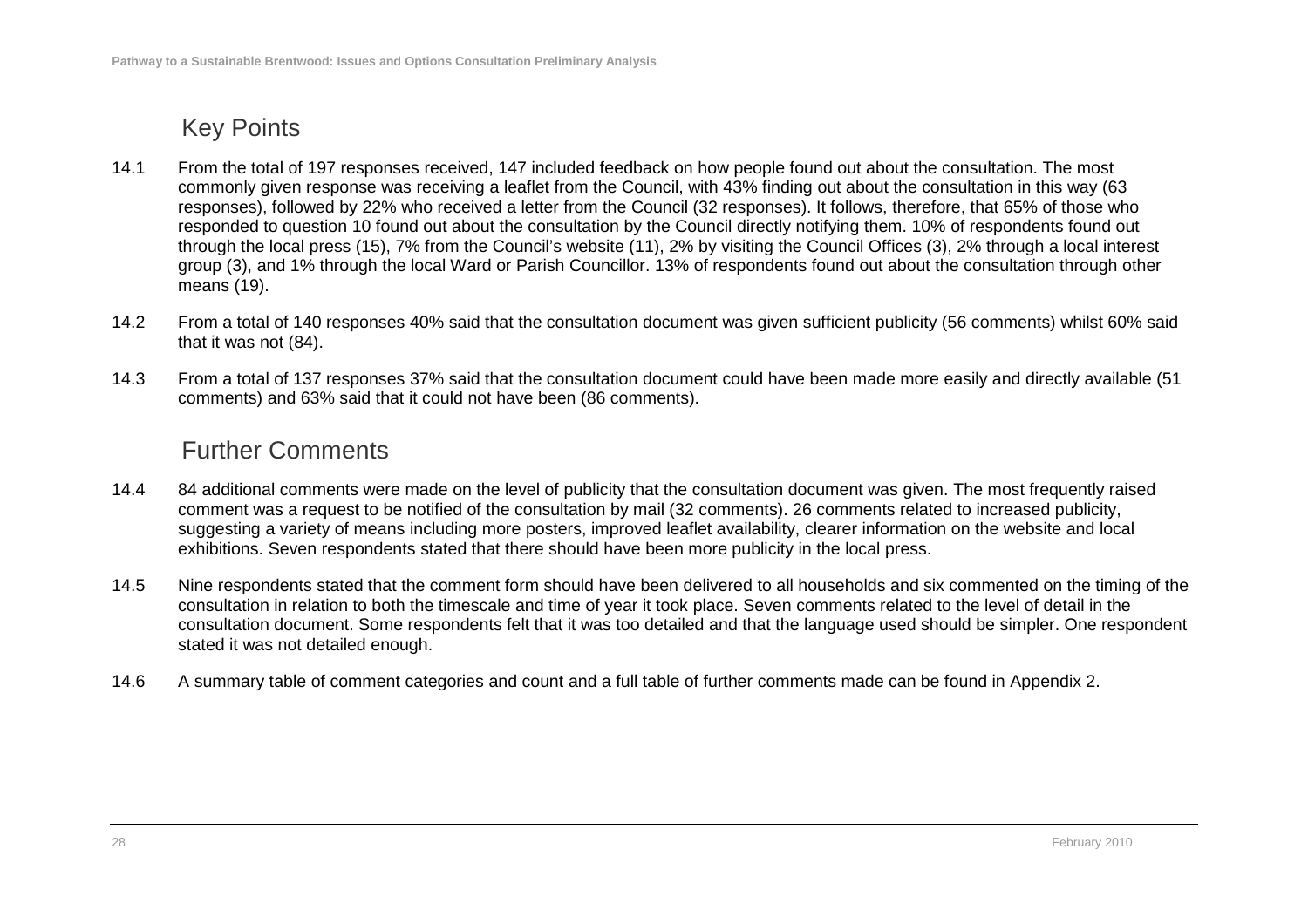# 15 Question 11: Presentation and Content

### Responses

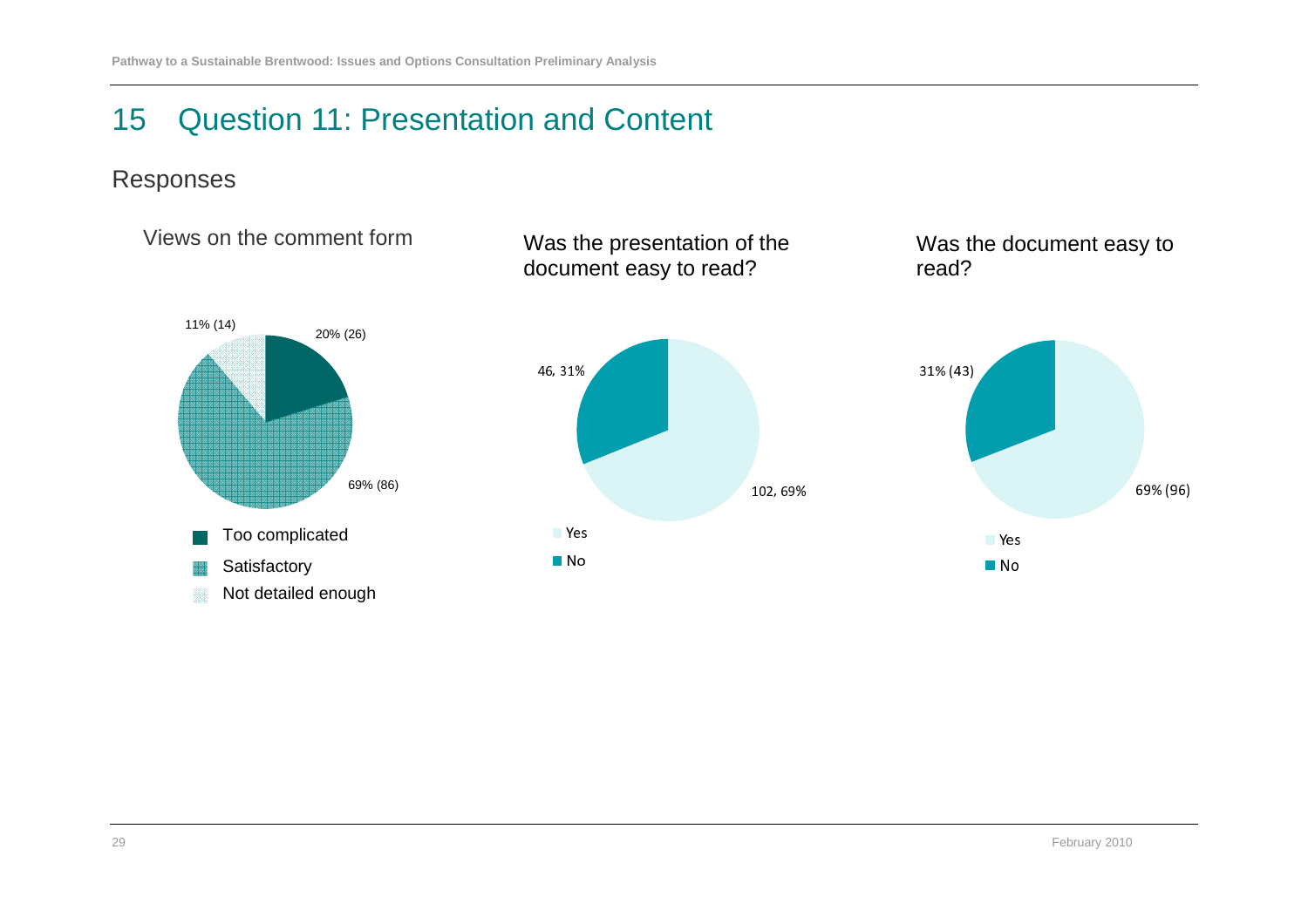- 15.1 From a total of 148 responses 69% said that the presentation of the document was easy to read (102 responses) whilst 31% said that it was not (46).
- 15.2 From a total of 139 responses 69% said that the consultation document was clear and easy to read (96 responses) whilst 31% said that it was not (43).
- 15.3 In terms of the number and content of the questions asked, 69% felt that the comment form was satisfactory (86 responses), 20% felt it was too complicated (26), and 11% felt it was not detailed enough (14).

- 15.4 43 additional comments were made in relation to question 11: presentation and content. The most frequently raised issue concerned the level of detail within the documents, with 17 comments stating that the documents should have been simpler and clearer and eight stating that there should have been more detail. Eight responses noted that the comment form contained some leading questions.
- 15.5 A summary table of comment categories and count and a full table of further comments made can be found in Appendix 2.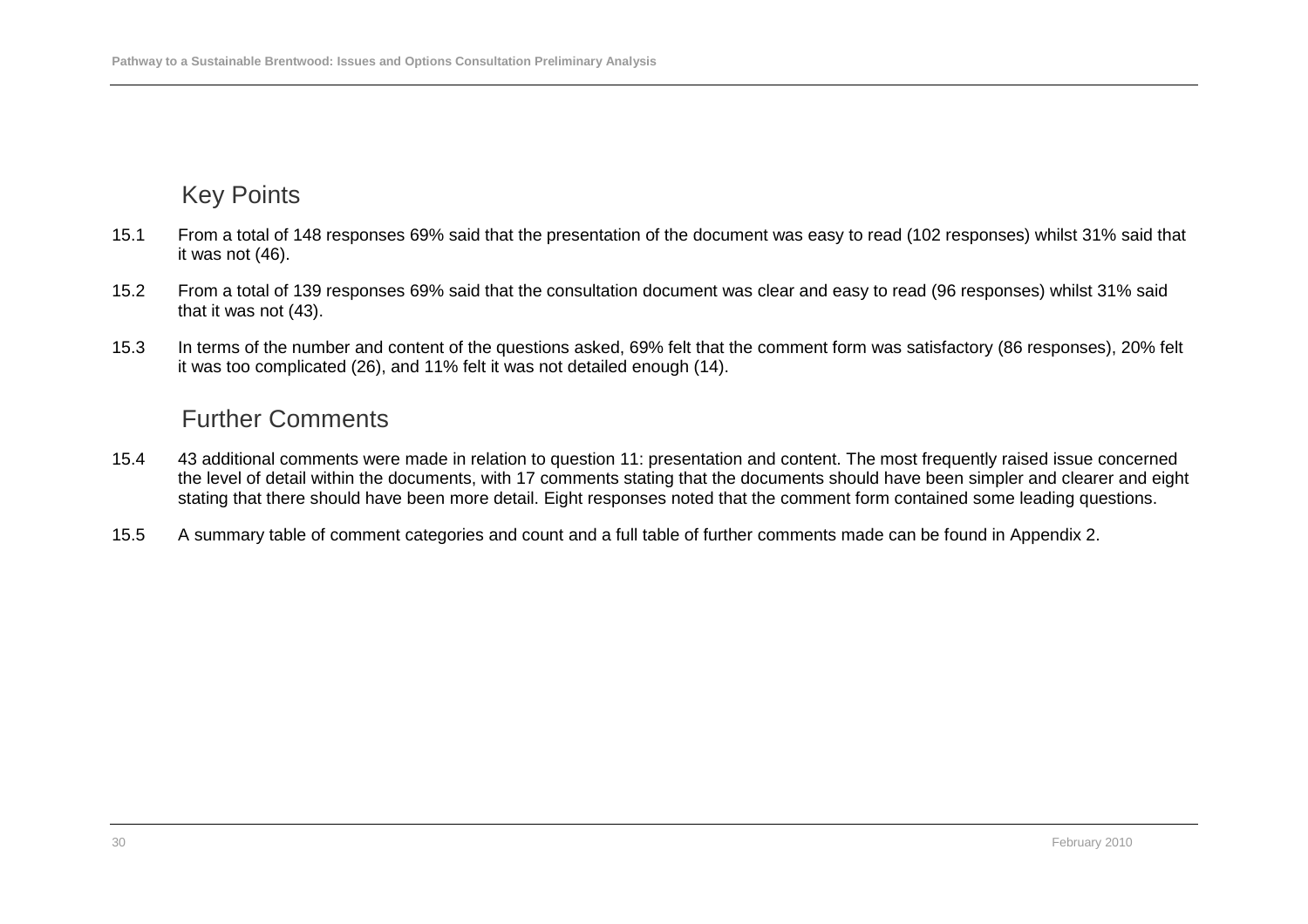# 16 Question 12: Further Comments

- 16.1 38 respondents gave further comments in this section. The most frequently raised issue in this section was regarding the level of detail in the consultation documents, with eight respondents stating that the documents were too detailed or needed to be made simpler and, conversely, two respondents stating that more detail should have been given. Seven respondents commented that some of the questions appeared to be leading or have hidden meaning. Five respondents commented on the amount of time given for the consultation and the time of year it took place and four respondents commented on the ease of use of the online comment form.
- 16.2 A summary table of comment categories and counts and a full table of further comments made can be found in Appendix 2.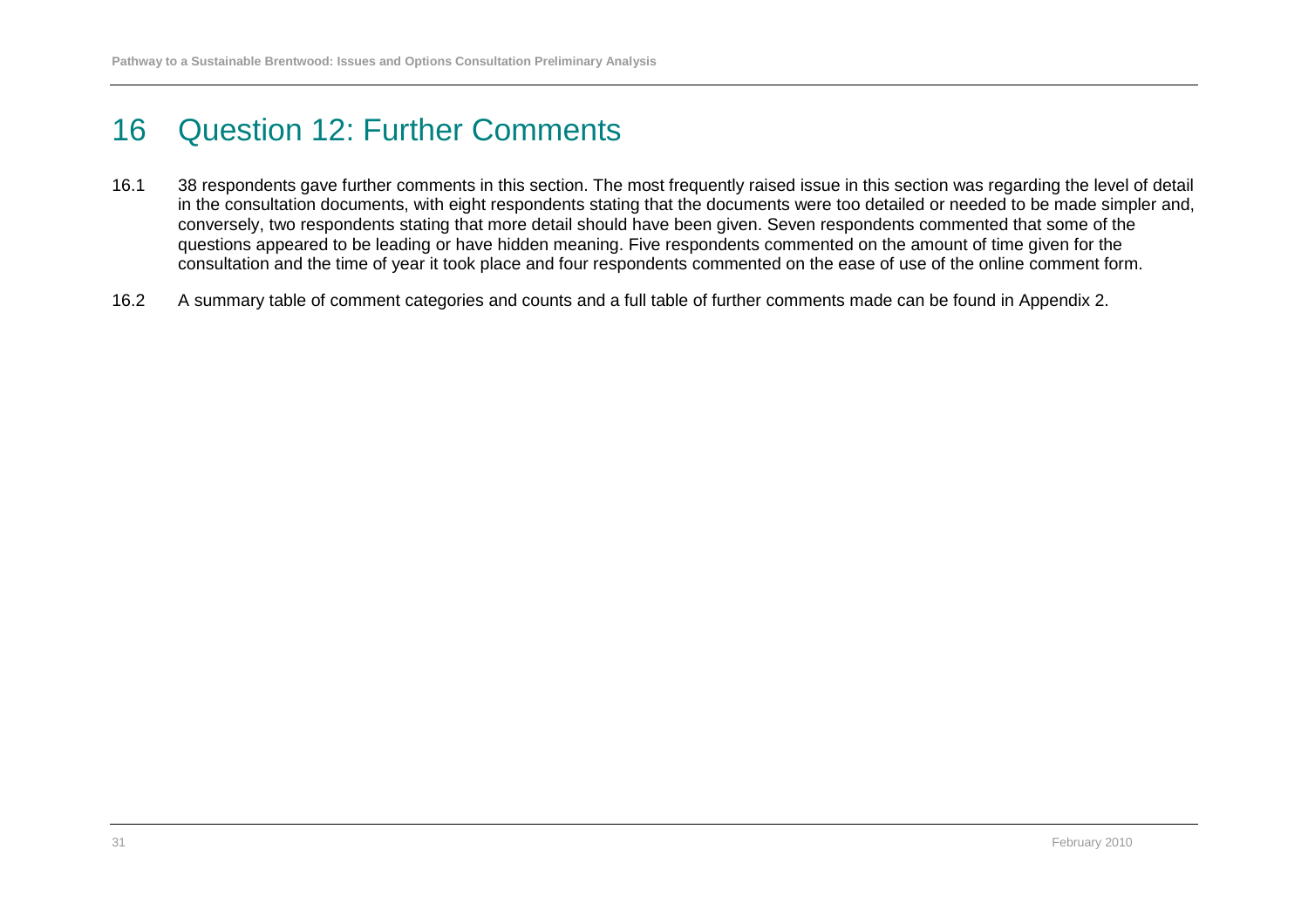# 17 Question 13: Future Consultation

### Responses

**How would you like to be consulted in future?**

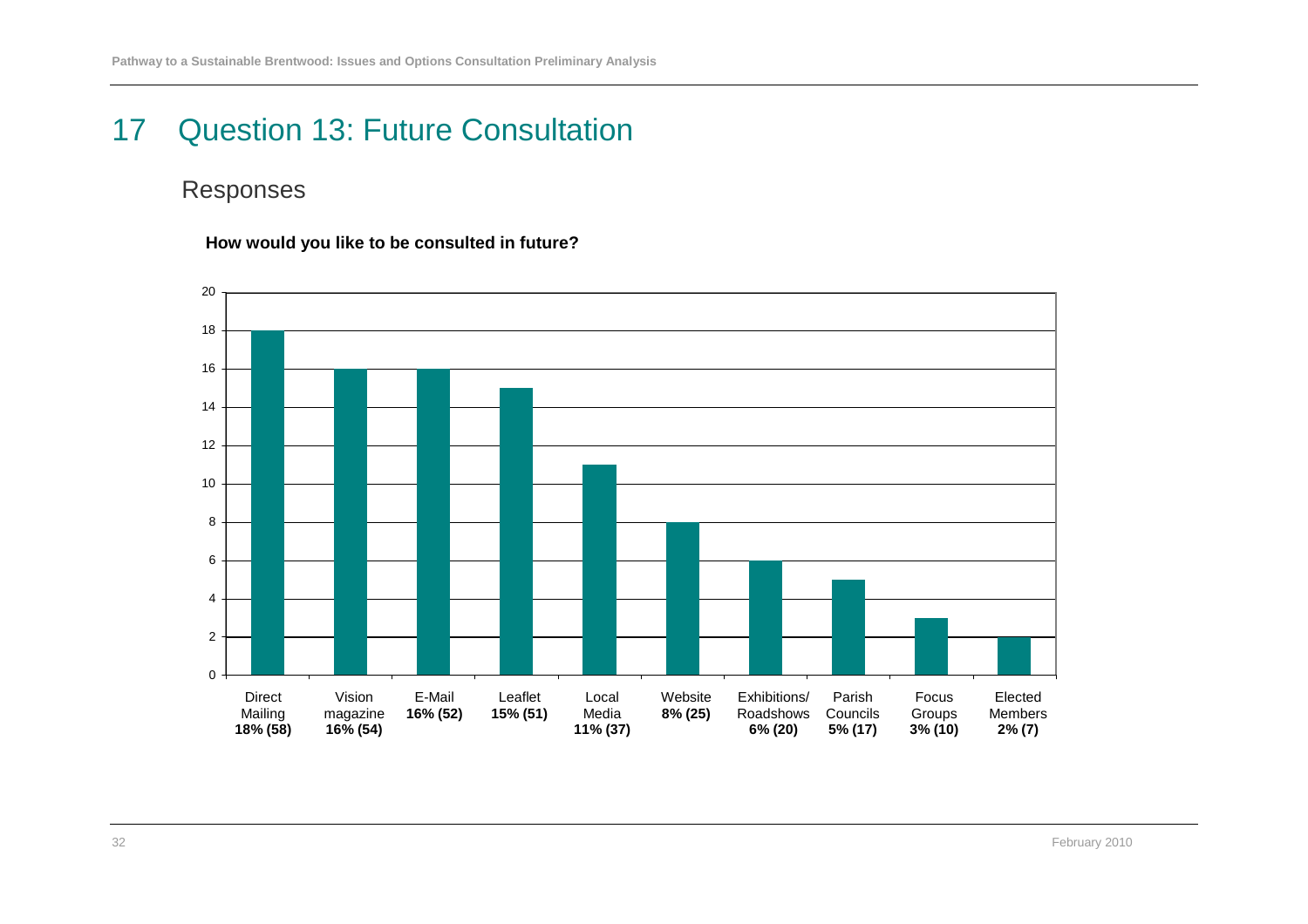- 17.1 Question 13 offered respondents an opportunity to be involved in future consultation on the Sustainable Community Strategy and Local Development Framework by ticking how they would like to be consulted in future and providing space for contact details to be entered if appropriate.
- 17.2 More responses to this question were received (331 responses) than the number of respondents (127 respondents) because respondents could tick as many methods as they liked. On average each respondent ticked 2.6 consultation methods.
- 17.3 The most requested method was by direct mailing with 18% of responses falling into the category (58 comments), information via the Council's Vision magazine (54) and email notification (52) both returned a 16% response, with 15% of respondents also requesting leaflet notification (51). The remaining methods of consultation requested were local media 11% (37); information through the Council's website 8% (25); exhibitions or roadshows 6% (20); and information through Parish Councils 5% (17). 3% wanted to be involved in focus groups (10), and 2% requested information through elected Members (7).
- 17.4 Several responses requested a specific type of future consultation method, e.g. Focus Group, but failed to provide the necessary contact details to enable the Council to do so.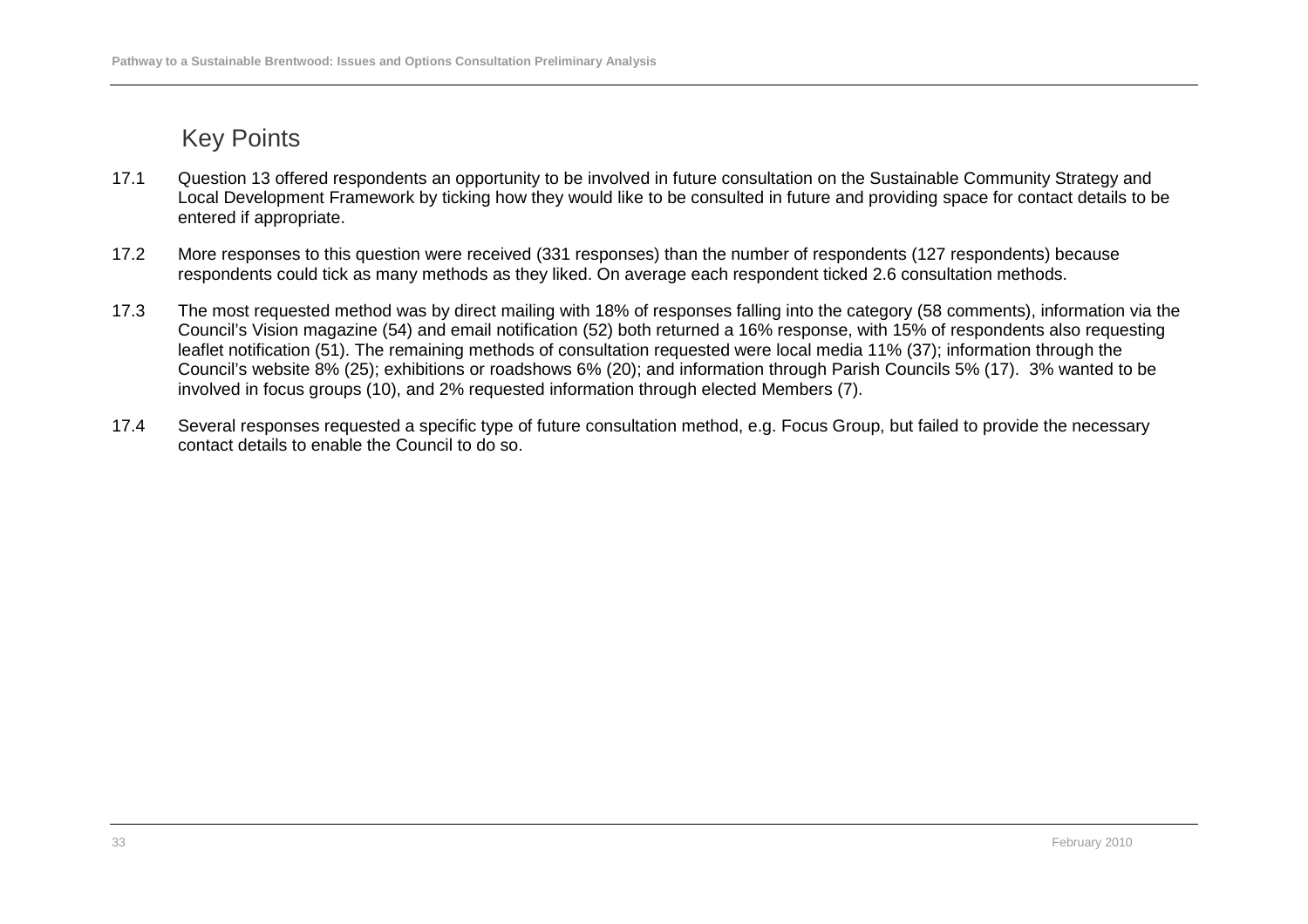# 18 Question 14: About Yourself







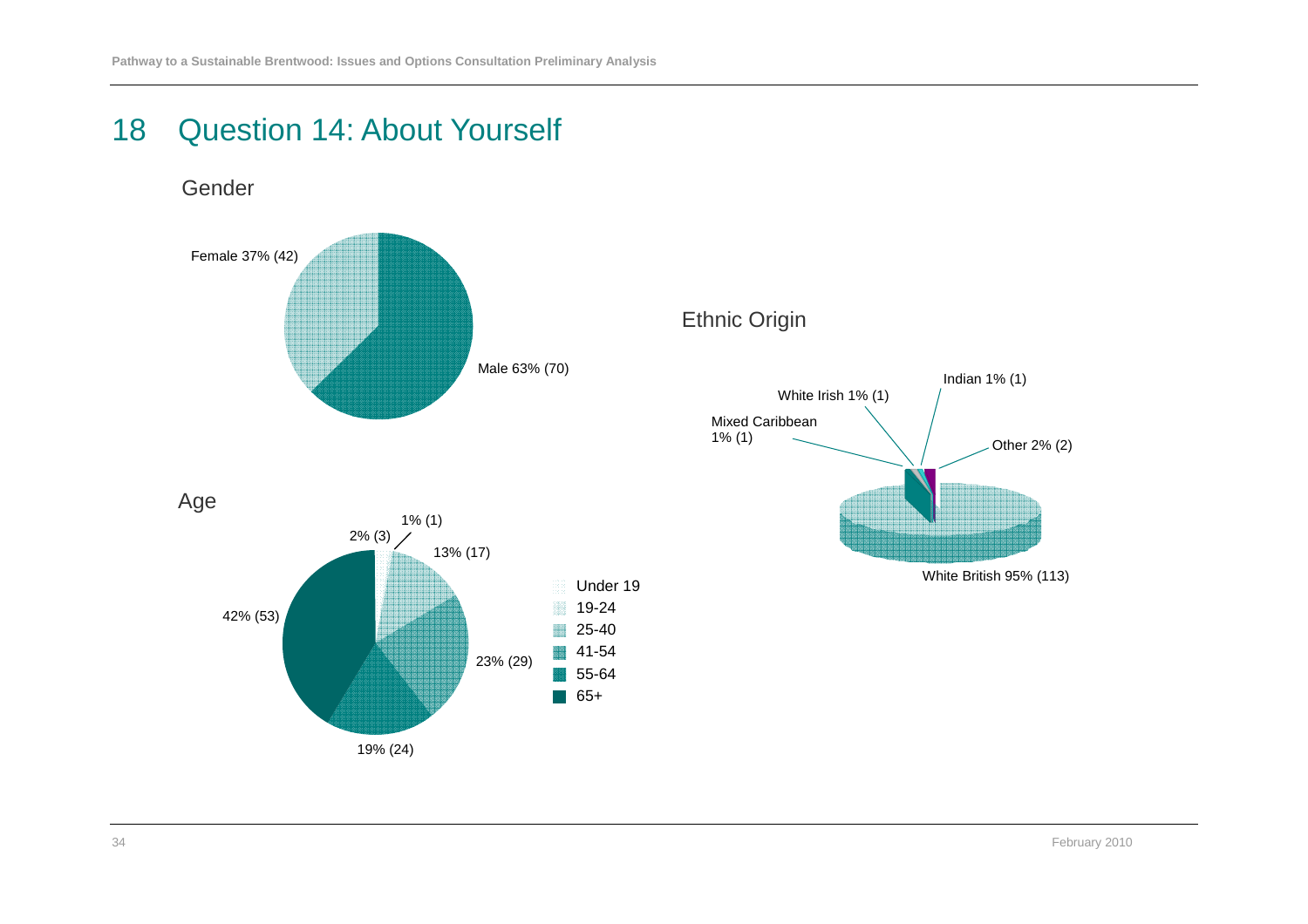- 18.1 In order to help the Council assess how well it was able to achieve a representative response across a wide and diverse cross-section of the community, some voluntary questions were set out on the last page of the comment form regarding gender, age, occupation, ethnic origin, disability. Postcode information was also requested to enable a broad mapping of responses.
- 18.2 112 people responded to the question on gender. Out of this total 63% were male (70 responses) and 37% were female (42).
- 18.3 In terms of age ranges, 127 people gave details of their age. Ages were separated into six categories. In order of age categories starting with the youngest age range, 2% of respondents were under 19 years of age (3 responses), 1% were between the ages of 19-24 (1), 13% were between the ages of 25-40 (17), 23% were between the ages of 41-54 (29), 19% were between the ages of 55-64 (24), and 42% were over 65 years of age (53). This means that the most frequent age range was for respondents over the age of 65 (42%) and the least were from those aged between 19-24 years of age (1%).
- 18.4 The question regarding ethnic origin offered respondents 12 categories in which to identify themselves including an 'other' category and space to specify. 118 respondents filled in this information of which 95% were White British (113 responses), by far the most common ethnic origin. One respondent was White Irish (1%), one Mixed Caribbean (1%) and one Indian (1%). Two respondents classified themselves as other (2% ) but did not specify.
- 18.5 Out of a total of 127 people who responded to the question on disability, 20% considered themselves to have a disability (26 responses) and 80% did not (101).

#### **Geographic Breakdown of responses**

- 18.6 150 respondents gave their postcode. Of these, 81% were within the Borough (122 responses) with the remaining 19% from outside the Borough. Of the 28 responses received from outside the Borough:
	- fourteen responses were received from the East of England region (five from Chelsmford, two from Cambridge, one from Braintree, one from Colchester, one from Southend, one from Ipswich, one from Norwich, one from St Albans and one from Stevenage);
	- seven responses were received from the Greater London area;
	- three responses were received from Milton Keynes;
	- one response was received from each of the following: Leeds, Mansfield, Northampton, Reading.